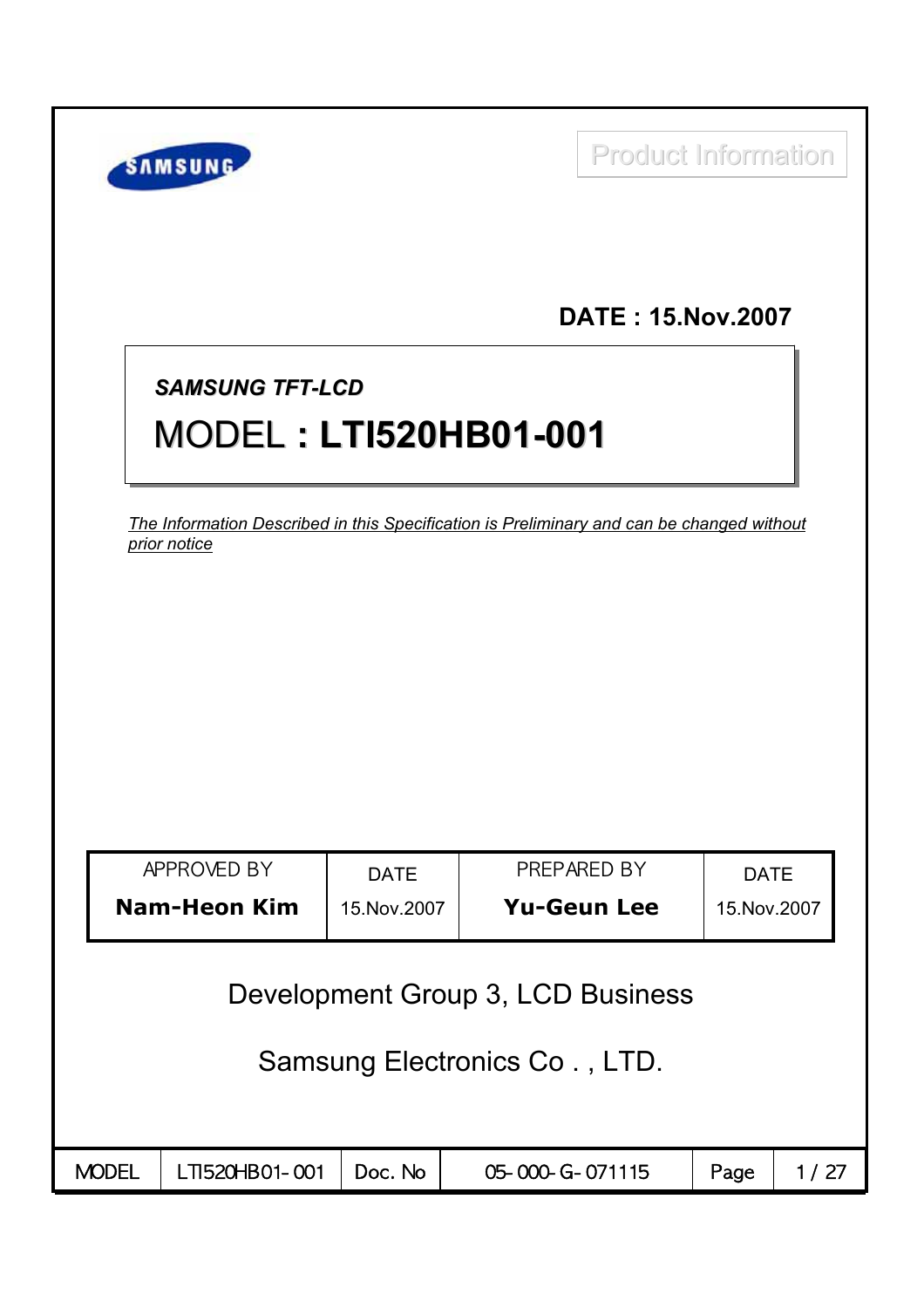### **Contents**

| 4.1 TFT LCD Module<br>4.2 Back Light Unit<br>4.3 Inverter Input & Specification                                                                                                                     |         |                 |      |      |  |  |
|-----------------------------------------------------------------------------------------------------------------------------------------------------------------------------------------------------|---------|-----------------|------|------|--|--|
| 5.1 Input Signal & Power<br>5.2 Inverter Input Pin Configuration<br>5.3 Inverter Input Power Sequence<br>5.4 LVDS Interface<br>5.5 Input Signals, Basic Display Colors and Gray Scale of Each Color |         |                 |      |      |  |  |
| 6.1 Timing Parameters (DE only mode)<br>6.2 Timing Diagrams of interface Signal (DE only mode)<br>6.3 Power ON/OFF Sequence                                                                         |         |                 |      |      |  |  |
|                                                                                                                                                                                                     |         |                 |      |      |  |  |
|                                                                                                                                                                                                     |         |                 |      |      |  |  |
|                                                                                                                                                                                                     |         |                 |      |      |  |  |
| 10.1 Handling<br>10.2 Storage<br>10.3 Operation<br>10.4 Operation Condition Guide<br>10.5 Others                                                                                                    |         |                 |      |      |  |  |
| <b>MODEL</b><br>LTI520HB01-001                                                                                                                                                                      | Doc. No | 05-000-G-071115 | Page | 2/27 |  |  |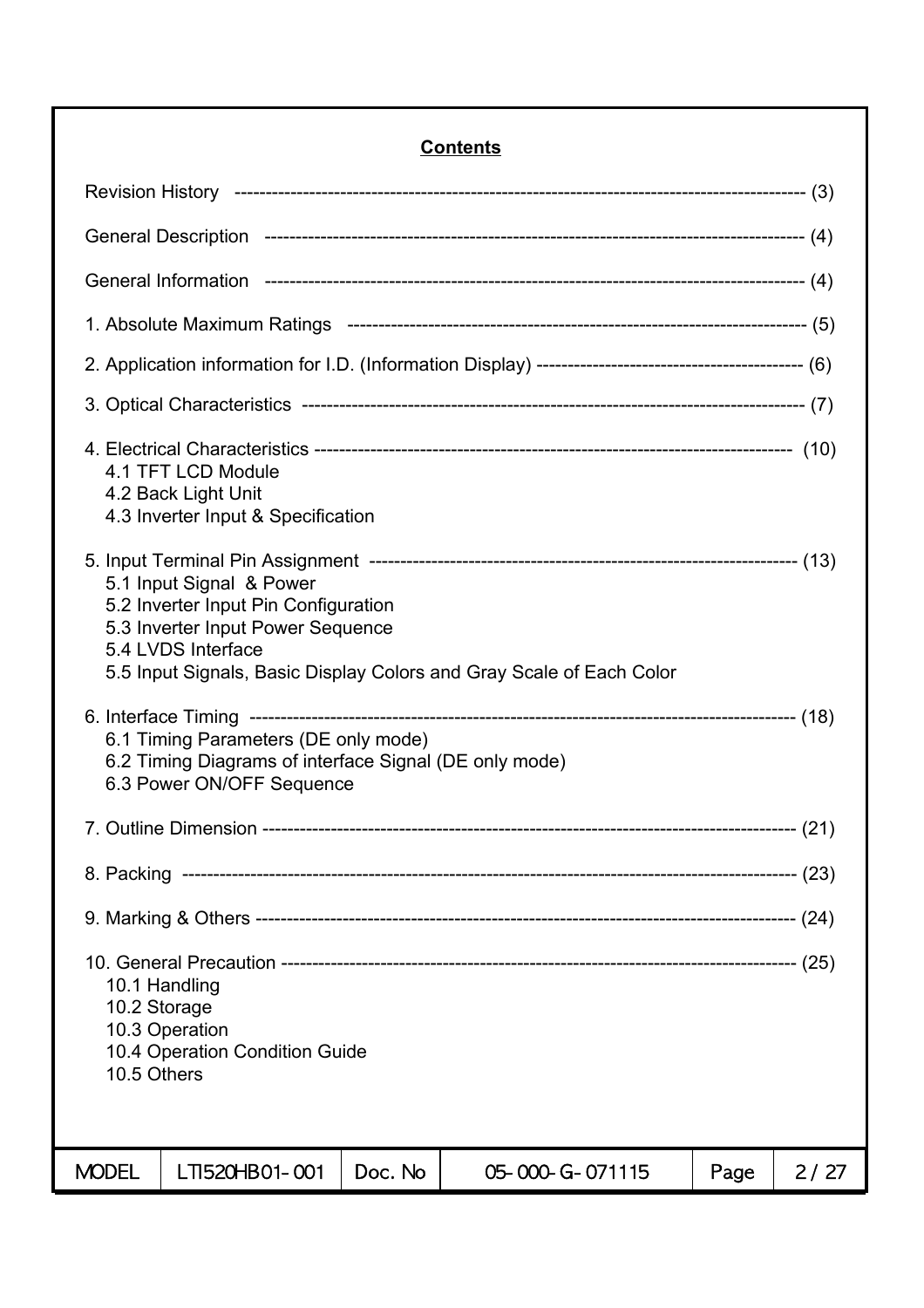## **\* Revision History**

| <u><u> 110 MBIOIL HIULUI J</u></u> |                                      |                |              |         |                 |      |        |
|------------------------------------|--------------------------------------|----------------|--------------|---------|-----------------|------|--------|
| Date                               | Rev.<br>$\operatorname{\mathsf{No}}$ | Page           | Summary      |         |                 |      |        |
| Nov<br>15, 2007                    | 000                                  | all            | First issued |         |                 |      |        |
|                                    |                                      |                |              |         |                 |      |        |
|                                    |                                      |                |              |         |                 |      |        |
|                                    |                                      |                |              |         |                 |      |        |
|                                    |                                      |                |              |         |                 |      |        |
|                                    |                                      |                |              |         |                 |      |        |
|                                    |                                      |                |              |         |                 |      |        |
|                                    |                                      |                |              |         |                 |      |        |
|                                    |                                      |                |              |         |                 |      |        |
|                                    |                                      |                |              |         |                 |      |        |
|                                    |                                      |                |              |         |                 |      |        |
|                                    |                                      |                |              |         |                 |      |        |
|                                    |                                      |                |              |         |                 |      |        |
|                                    |                                      |                |              |         |                 |      |        |
|                                    |                                      |                |              |         |                 |      |        |
|                                    |                                      |                |              |         |                 |      |        |
|                                    |                                      |                |              |         |                 |      |        |
|                                    |                                      |                |              |         |                 |      |        |
| <b>MODEL</b>                       |                                      | LTI520HB01-001 |              | Doc. No | 05-000-G-071115 | Page | $3/27$ |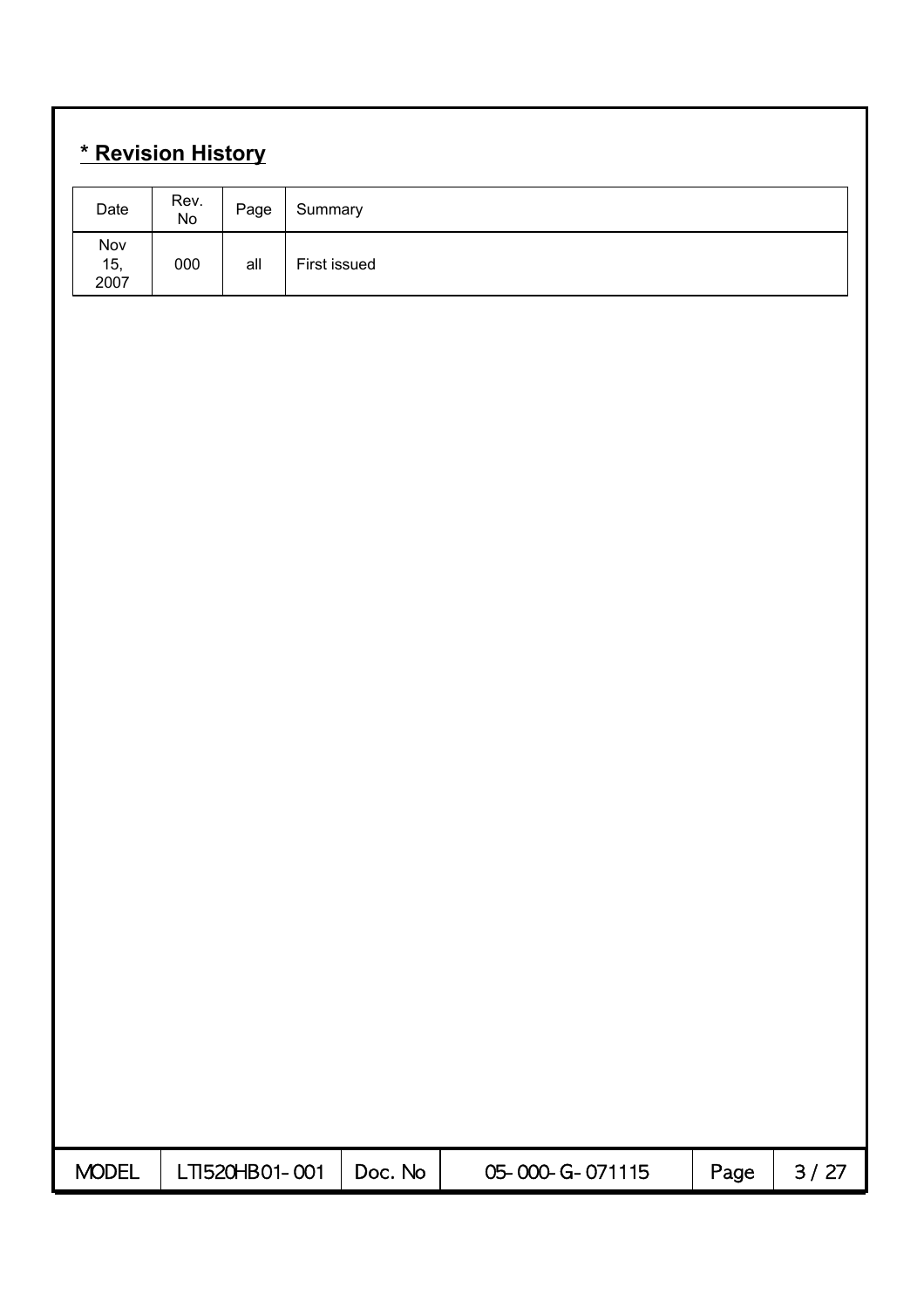#### **General Description**

#### **Description**

LTI520HB01-001 is a color active matrix liquid crystal display (LCD) that uses amorphous silicon TFT(Thin Film Transistor) as switching components. This model is composed of a TFT LCD panel, a driver circuit and a back light unit. The resolution of a 52.0" is 1920 x 1080 and this model can display up to 16.7 million colors with wide viewing angle of 89° or higher in all directions. This panel is intended to support applications to provide a excellent performance for Flat Panel Display such as Home-alone Multimedia TFT-LCD TV, Display terminals for AV application products, and Digital Information Display (DID).

#### **Features**

- RoHS compliance (Pb-free)
- High contrast ratio, High aperture ratio, High luminance
- SPVA(Super Patterned Vertical Align) mode
- $\blacksquare$  Wide viewing angle ( $\pm$ 178°)
- High speed response
- Landscape / Portrait type compatible
- WXGA (1920 x 1080 pixels) resolution (16:9)
- **Low Power consumption**
- Direct Type 28 CCFTs(Cold Cathode Fluorescent Tube)
- DE(Data Enable) mode
- LVDS (Low Voltage Differential Signaling) interface (2pixel/clock)

|                            | Items                            |                             |                        | Specification                            | Unit   | <b>Note</b> |        |
|----------------------------|----------------------------------|-----------------------------|------------------------|------------------------------------------|--------|-------------|--------|
|                            | Module Size                      |                             |                        | 1192.0( $W_{TYP}$ ) x 688.0( $H_{TYP}$ ) |        | ±1.0mm      |        |
|                            |                                  |                             |                        | 62.0( $D_{MAX}$ )                        | mm     |             |        |
|                            | Weight                           |                             | 23,000(Max.)           |                                          |        |             |        |
|                            | <b>Pixel Pitch</b>               |                             | $0.6(H) \times 0.6(V)$ |                                          |        |             |        |
| <b>Active Display Area</b> |                                  | $1152.0(H) \times 648.0(V)$ |                        |                                          | mm     |             |        |
| <b>Surface Treatment</b>   |                                  | Haze 44%, Hard-coating (3H) |                        |                                          |        |             |        |
|                            | <b>Display Colors</b>            |                             |                        | 8 bit - 16.7M                            | colors |             |        |
|                            | <b>Number of Pixels</b>          |                             |                        | 1920 x 1080                              | pixel  |             |        |
|                            | <b>Pixel Arrangement</b>         |                             |                        | <b>RGB</b> vertical stripe               |        |             |        |
|                            | Display Mode                     |                             |                        | <b>Normally Black</b>                    |        |             |        |
|                            | Luminance of White<br>600 (Typ.) |                             | cd/m <sup>2</sup>      |                                          |        |             |        |
|                            |                                  |                             |                        |                                          |        |             |        |
| <b>MODEL</b>               | LTI520HB01-001                   |                             | Doc. No                | 05-000-G-071115                          |        | Page        | 4 / 27 |

## **General Information**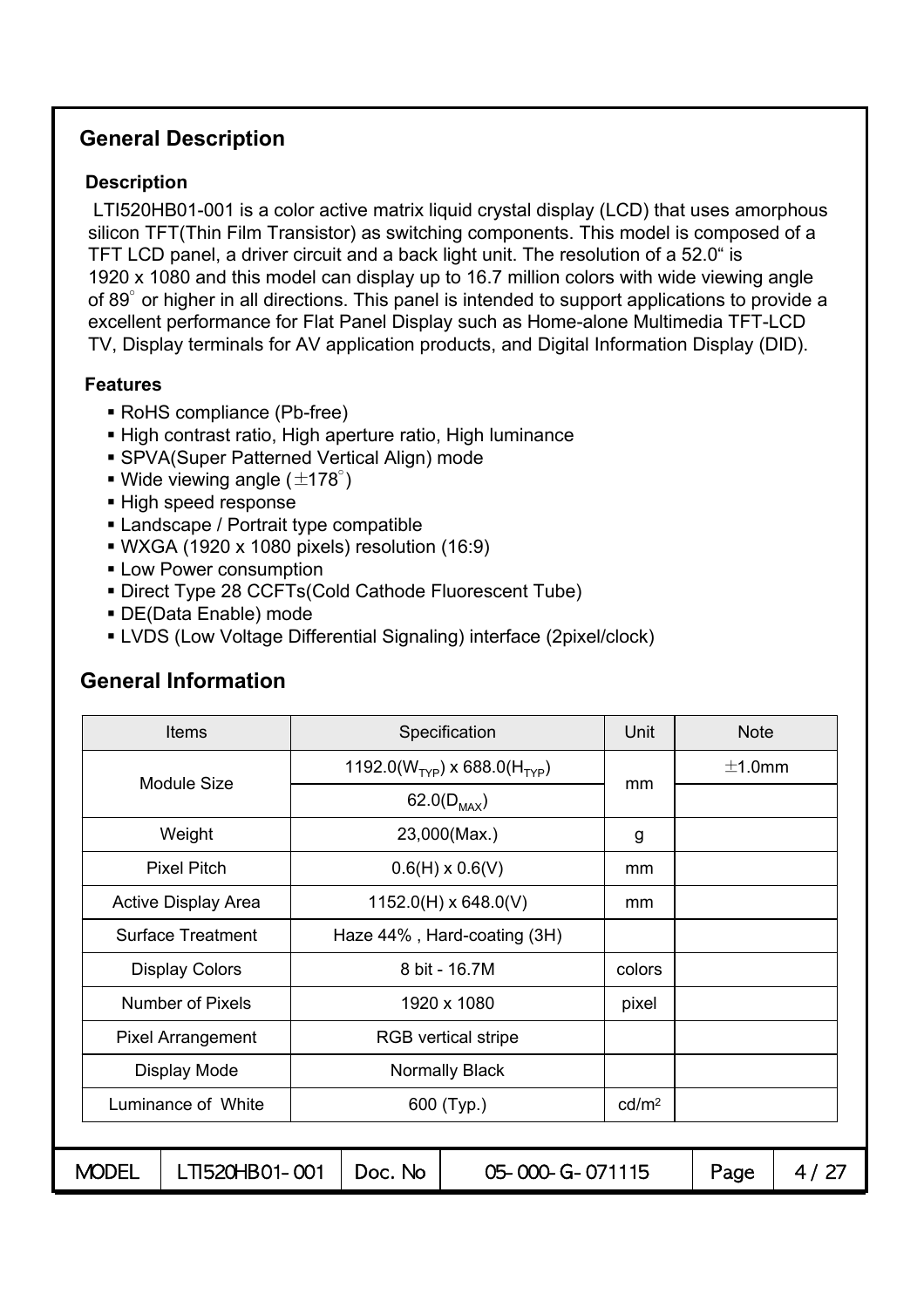## **1. Absolute Maximum Ratings**

If the condition exceeds maximum ratings, it can cause malfunction or unrecoverable damage to the device.

| Item                        |                            | Symbol             | Min.        | Max. | Unit | <b>Note</b> |
|-----------------------------|----------------------------|--------------------|-------------|------|------|-------------|
| <b>Power Supply Voltage</b> | $\rm V_{DD}$               | GND-0.5            | 13.2        | V    | (1)  |             |
| Storage temperature         | ${\mathsf T}_{\text{STG}}$ | $-20$              | 60          | °C   | (2)  |             |
| Glass surface               | Center                     | ${\tt T_{OPR}}$    | $\mathbf 0$ | 50   | Ĉ    |             |
| temperature<br>(Operation)  | T. Uniformity              | $\triangle$ T      |             | 10   | Ĉ    | (2),(5)     |
| Shock (non - operating)     |                            | $S_{\text{nop}}$   |             | 30   | G    | (3)         |
| Vibration (non - operating) |                            | $V_{\mathsf{nop}}$ |             | 1.5  | G    | (4)         |

Note (1) Ta=  $25 \pm 2$  °C

(2) Temperature and relative humidity range are shown in the figure below.

- a. 90 % RH Max. (Ta  $\leq$  39 °C)
- b. Relative Humidity is 90% or less. (Ta > 39 °C)
- c. No condensation
- (3) 11ms, sine wave, one time for  $\pm X$ ,  $\pm Y$ ,  $\pm Z$  axis
- (4) 10-300 Hz, Sweep rate 10min, 30min for X,Y,Z axis

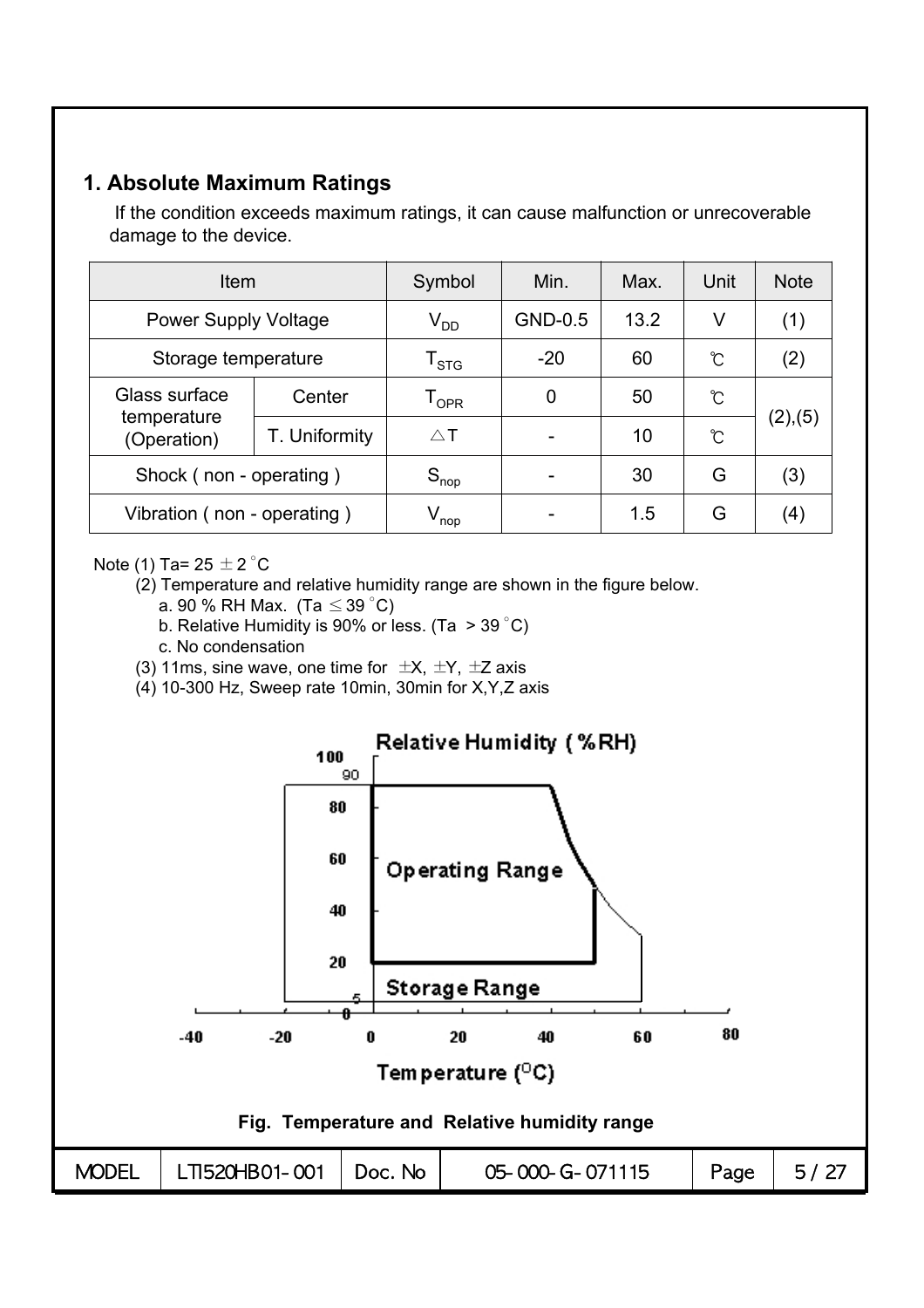

 ${\sf T}_{\mathsf{OPR}}$  : Temperature of the center of the glass surface (Test point 5) T1 ~ T4 : Temperature of each edge of the glass surface  $T_{\text{max}}$ : The highest temperature of the glass surface

## **2. Application information for I.D. (Information Display)**

Generally large-sized LCD modules are designed for TV applications. A long-term display like DID application can cause uneven display including image retention. To optimize module's lifetime and function, several operating usages are required.

- 1. Normal operating condition
- Temperature: 20  $\pm$  15℃
- Humidity:  $65 \pm 20 \%$
- Display pattern: moving picture or regular switchover display

Note) Long-term static information image may cause uneven display.

- 2. Operating usages under abnormal operating condition. Note (1)
- a. Ambient condition
- Well-ventilated place is recommended to set up I.D. system.
- b. Power off and screen saver
- Periodical power-off or screen saver is needed after long-term static display. Note (2)
- 3. Operating usages to protect uneven display due to long-term static information display
	- a. Suitable operating time: under 18 hours a day.
	- b. Static information display is recommended to use moving picture periodically.
	- Change display to moving picture for 10 seconds after 5 minutes static information display.
	- c. Background and character (image) color change
	- Use different colors for background and character (image), respectively.
	- Change colors periodically.
	- d. Avoid combination of background and character with large different luminance.

Note (1) Abnormal condition means every operating condition except normal operating condition. Note (2) Moving picture or black pattern is strongly recommended for screen saver.

4. Lifetime in this spec is guaranteed only when I.D. is used under operating usages.

|  | $MODEL$   LTI520HB01-001   Doc. No |  | 05-000-G-071115 | Page | 6/27 |
|--|------------------------------------|--|-----------------|------|------|
|--|------------------------------------|--|-----------------|------|------|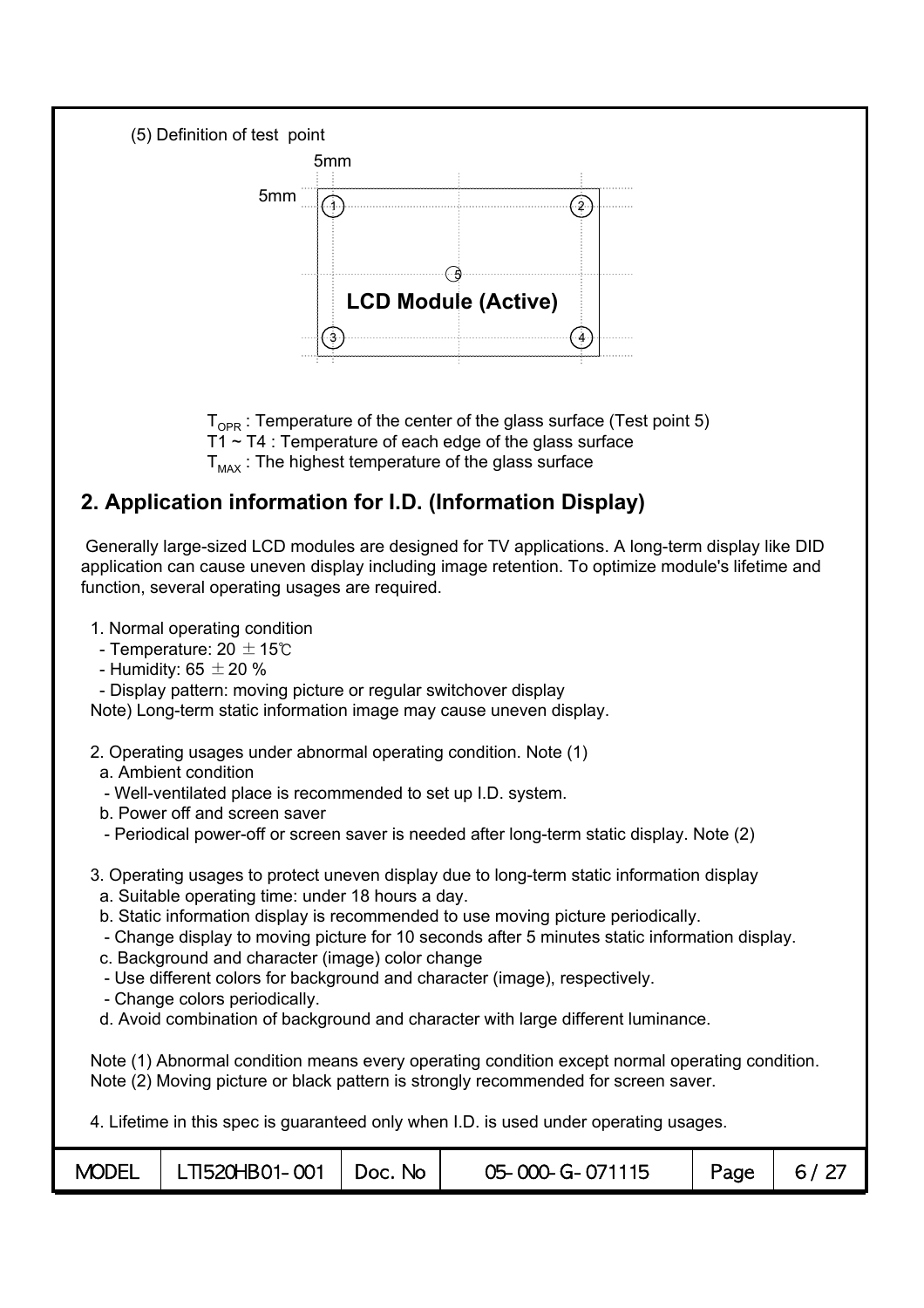## **3. Optical Characteristics**

The optical characteristics should be measured in a dark room or equivalent. Measuring equipment : TOPCON BM-7,SPECTRORADIOMETER SR-3

|                                             |             |                                    |                            |                          |                          | ◡◡–い                         |                   |                    |
|---------------------------------------------|-------------|------------------------------------|----------------------------|--------------------------|--------------------------|------------------------------|-------------------|--------------------|
| Item                                        |             | Symbol                             | Condition                  | Min.                     | Typ.                     | Max.                         | Unit              | <b>Note</b>        |
| <b>Contrast Ratio</b><br>(Center of screen) |             | C/R                                |                            | 1300                     | 1700                     |                              |                   | (3)<br>SR-3        |
|                                             | Rising      | Tr                                 |                            | $\blacksquare$           | 8                        | 10                           |                   |                    |
| Response<br>Time                            | Falling     | <b>Tf</b>                          |                            | $\blacksquare$           | 14                       | 24                           | msec              | (5)<br><b>BM-7</b> |
|                                             | G-to-G      | Tg                                 |                            | $\blacksquare$           | 8                        | $\blacksquare$               |                   |                    |
| Luminance of White<br>(Center of screen)    |             | $Y_L$                              | Normal<br>$\theta L$ , R=0 | 500                      | 600                      | $\qquad \qquad \blacksquare$ | cd/m <sup>2</sup> | (6)<br>SR-3        |
|                                             |             | Rx                                 | $\theta$ U,D=0             |                          | 0.645                    |                              |                   |                    |
|                                             | Red         | Ry                                 | Viewing                    |                          | 0.336                    | TYP.<br>$+0.03$              |                   |                    |
|                                             |             | Gx                                 | Angle                      |                          | 0.275                    |                              |                   |                    |
| Color                                       | Green       | Gy                                 |                            | TYP.                     | 0.606                    |                              |                   | (7), (8)           |
| Chromaticity<br>(CIE 1931)                  | <b>Blue</b> | <b>Bx</b>                          |                            | $-0.03$                  | 0.143                    |                              |                   | SR-3               |
|                                             |             | By                                 |                            |                          | 0.067                    |                              |                   |                    |
|                                             | White       | Wx                                 |                            |                          | 0.280                    |                              |                   |                    |
|                                             |             | Wy                                 |                            |                          | 0.290                    |                              |                   |                    |
| <b>Color Gamut</b>                          |             |                                    |                            | $\overline{\phantom{0}}$ | 72                       |                              | $\%$              | (7)<br>SR-3        |
| <b>Color Temperature</b>                    |             |                                    |                            |                          | 10,000                   |                              | K                 | (7)<br>SR-3        |
|                                             |             | $\boldsymbol{\theta}_{\mathsf{L}}$ |                            | 75                       | 89                       | $\blacksquare$               |                   |                    |
| Viewing                                     | Hor.        | $\theta_{\sf R}$                   |                            | 75                       | 89                       |                              |                   | (8)                |
| Angle                                       |             | $\boldsymbol{\theta}_\mathsf{U}$   | $C/R \ge 10$               | 75                       | 89                       | $\blacksquare$               | Degree            | SR-3               |
|                                             | Ver.        | $\boldsymbol{\theta}_\mathsf{D}$   |                            | 75                       | 89                       | $\frac{1}{2}$                |                   |                    |
| <b>Brightness Uniformity</b><br>(9 Points)  |             | $B_{\text{uni}}$                   |                            | $\blacksquare$           | $\overline{\phantom{a}}$ | 25                           | $\%$              | (4)<br>SR-3        |

 $(Ta = 25 \pm 2^{\circ}C, VDD = 12V,$  fv = 60Hz,  $f_{DCLK} = 148.5MHz, I_1 = 6.0mArms)$ 

Note (1) Test Equipment Setup

The measurement should be executed in a stable, windless and dark room between 40min and 60min after lighting the back light at the given temperature for stabilization of the back light. This should be measured in the center of screen.

Single lamp current : 6.0mA Environment condition : Ta =  $25 \pm 2^{\circ}$ C

| <b>MODEL</b> | .   LTI520HB01- 001   Doc. № |  | 05-000-G-071115 | Page |  |
|--------------|------------------------------|--|-----------------|------|--|
|--------------|------------------------------|--|-----------------|------|--|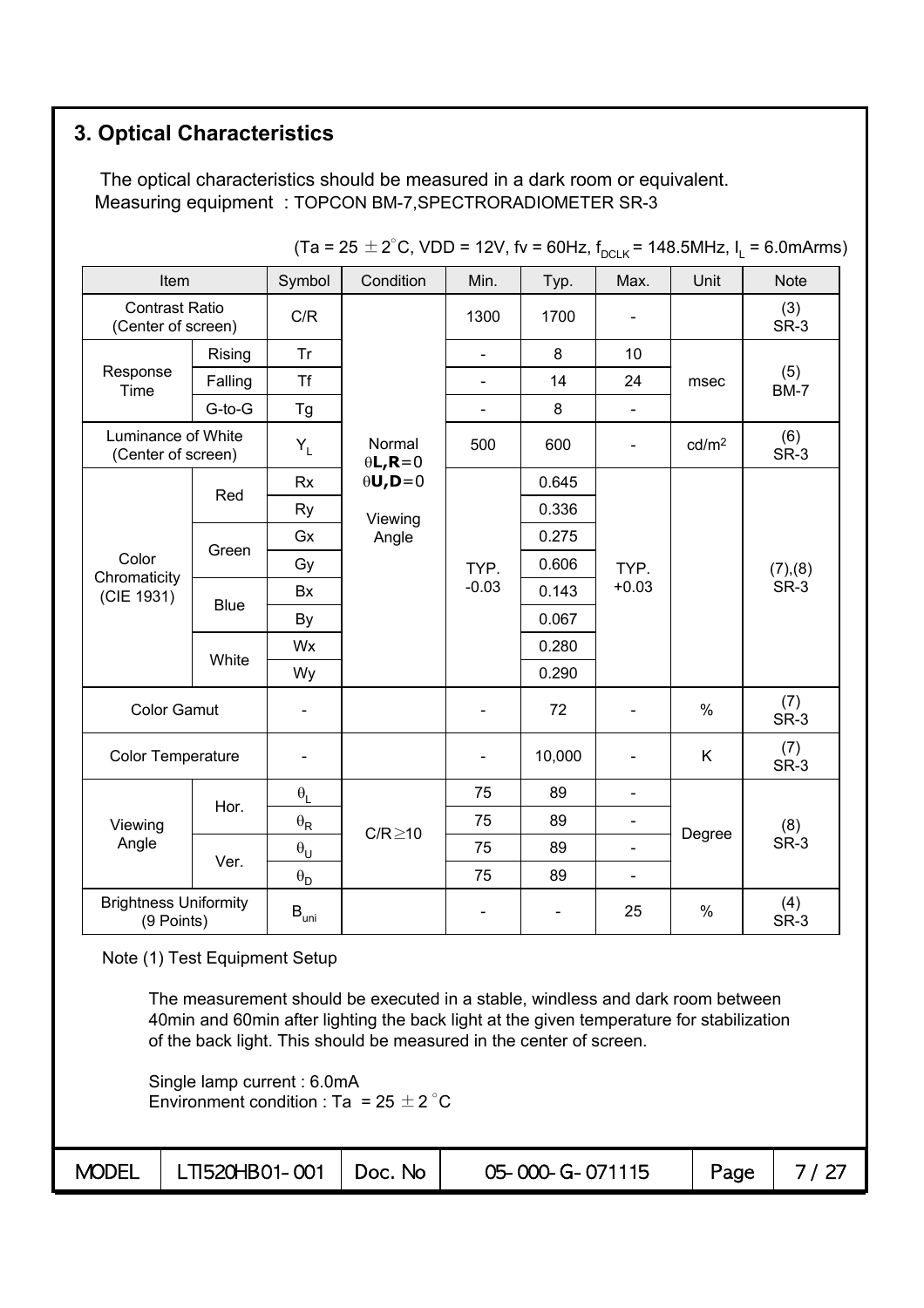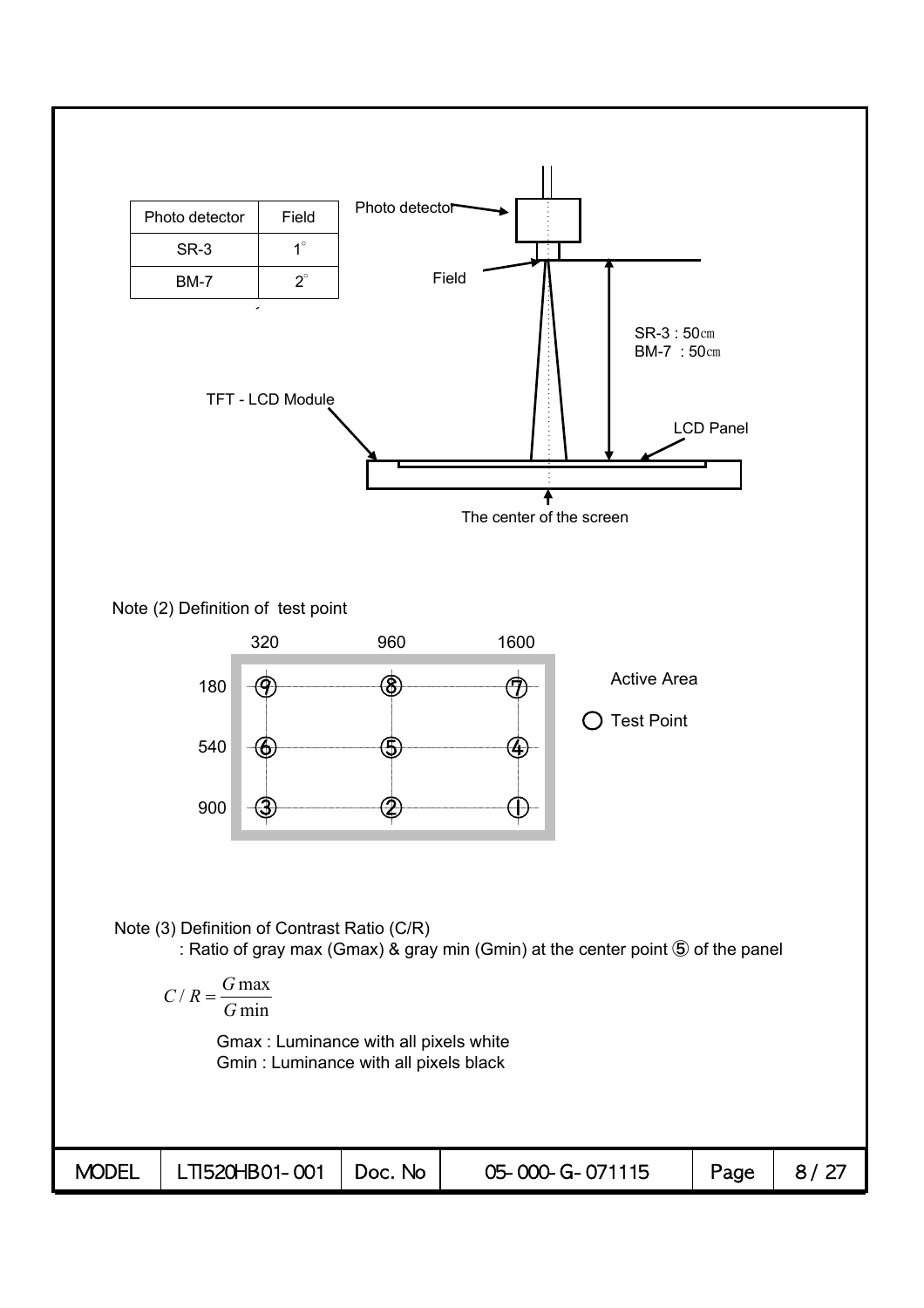Note (4) Definition of 9 points brightness uniformity

 $Buni = 100 * \frac{(B \max - B \min)}{B}$ *B* max

> Bmax : Maximum brightness Bmin : Minimum brightness

Note (5) Definition of Response time : Sum of Tr, Tf

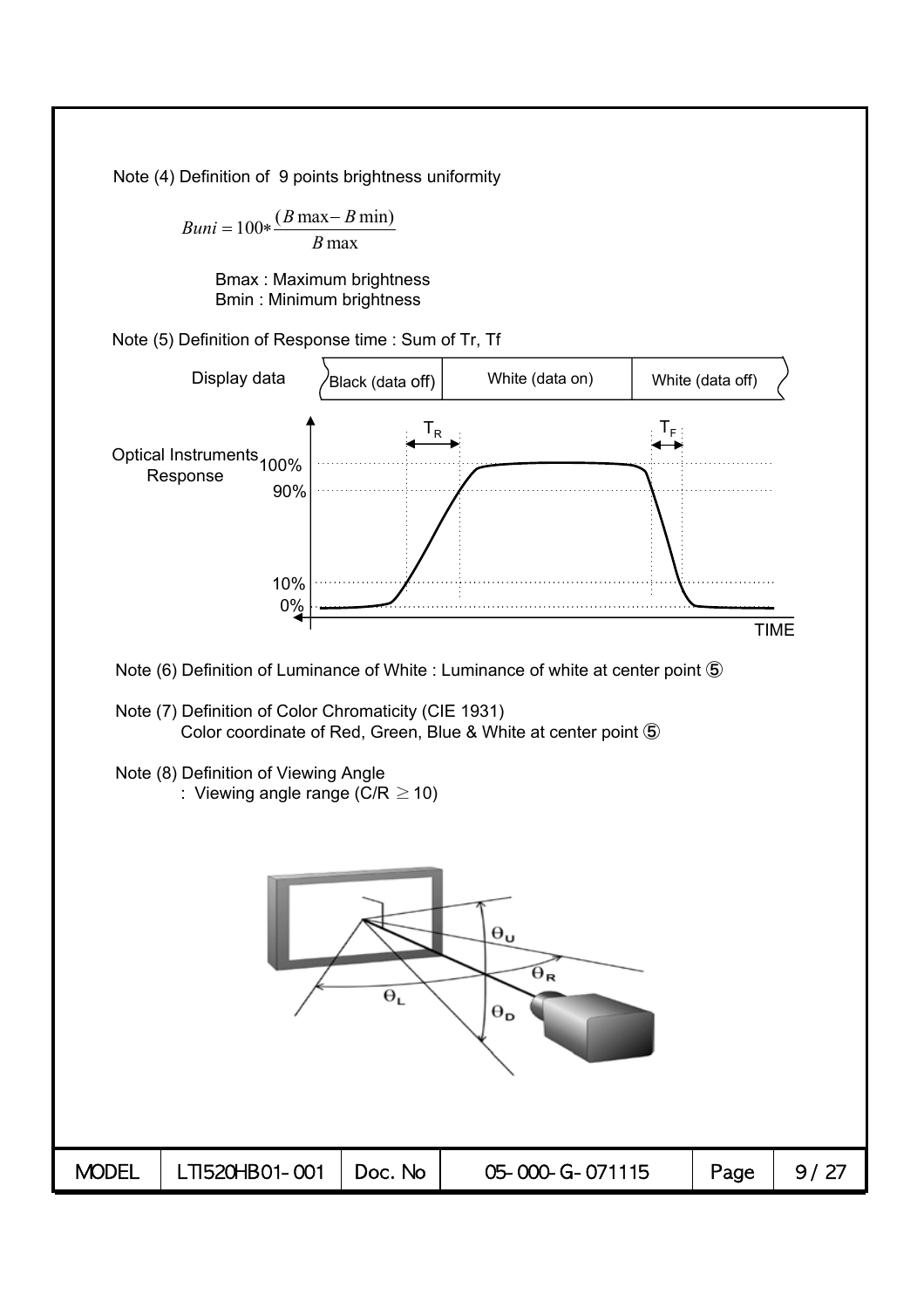## **4. Electrical Characteristics**

#### 4.1 TFT LCD Module

The connector for display data & timing signal should be connected.

Ta =  $25^{\circ}$ C  $\pm$  2  $^{\circ}$ C

|                                | <b>Item</b>            |                 | Min.  | Typ.  | Max.  | Unit       | <b>Note</b> |
|--------------------------------|------------------------|-----------------|-------|-------|-------|------------|-------------|
| <b>Voltage of Power Supply</b> |                        | $V_{DD}$        | 10.8  | 12.0  | 13.2  | V          | (1)         |
| Current                        | (a) Black              |                 |       | 870   |       | mA         |             |
| of Power                       | (b) White              | ים <sup>ו</sup> |       | 1250  |       | mA         | (2),(3)     |
| Supply                         | (c) N-Pattern          |                 |       | 1540  | 1660  | mA         |             |
| <b>Vsync Frequency</b>         |                        | $f_{\vee}$      | 48    | 60    | 62    | Hz         |             |
|                                | <b>Hsync Frequency</b> |                 | 50.0  | 67.5  | 75.0  | kHz        |             |
| Main Frequency                 |                        | $f_{DCLK}$      | 130.0 | 148.5 | 155.0 | <b>MHz</b> |             |
| <b>Rush Current</b>            |                        | <b>RUSH</b>     |       |       | 5     | A          | (4)         |

Note (1) The ripple voltage should be controlled under 10% of  $V_{DD}$ .

- (2)  $fv = 60$ Hz, foclk = 148.5MHz,  $V_{DD} = 12.0$ V, DC Current.
- (3) Power dissipation check pattern (LCD Module only)
- a) Black Pattern b) White Pattern c) N-Pattern
- 



(4) Measurement Conditions

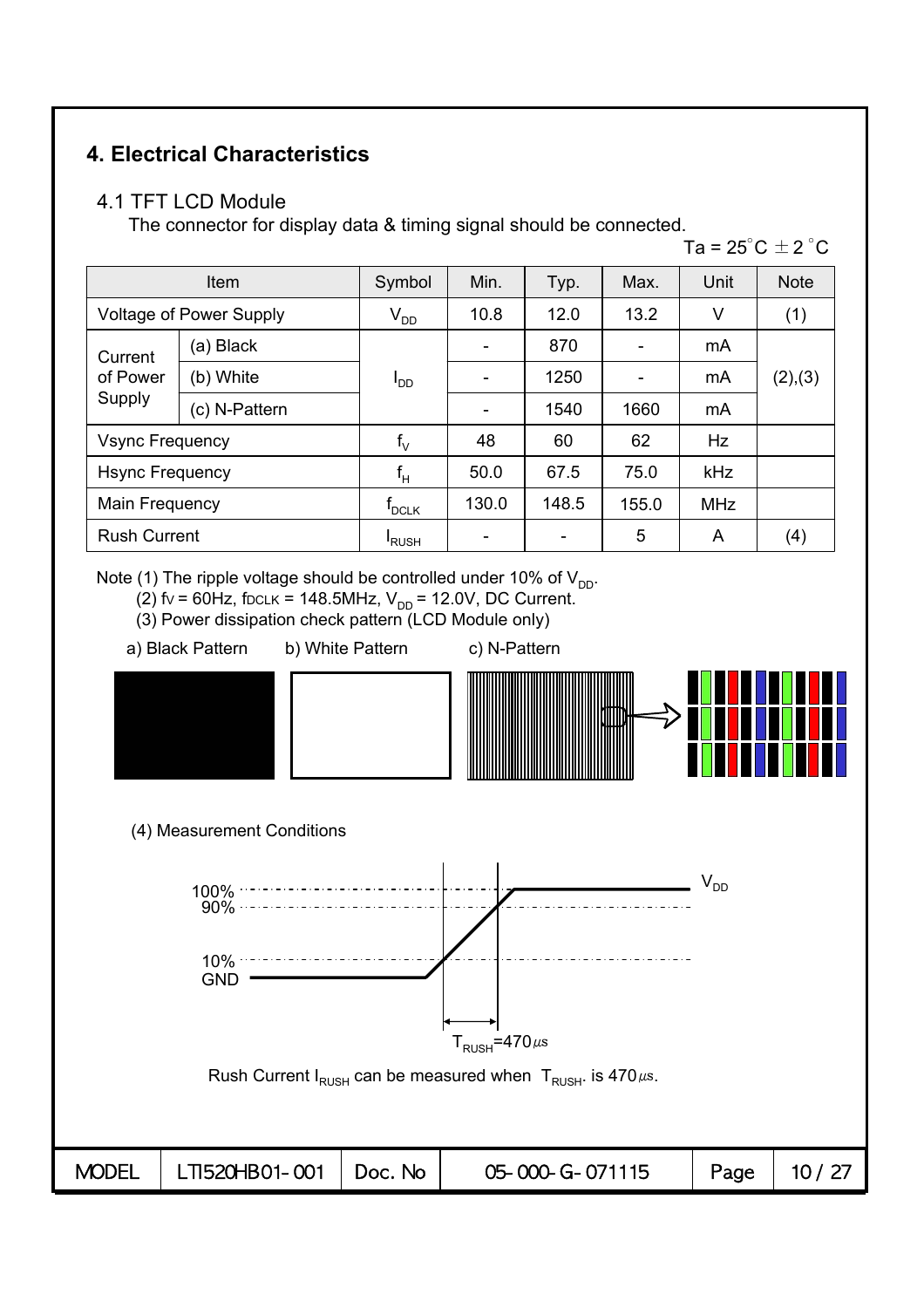#### 4.2 Back Light Unit

The back light unit contains 28 direct-lighting type CCFTs (Cold Cathode Fluorescent Tube). The characteristics of lamps are shown in the following tables.

Ta=25  $\pm$  2 $^{\circ}$ C

| Item                       | Symbol | Min.  | Typ.                     | Max. | Unit  | <b>Note</b> |
|----------------------------|--------|-------|--------------------------|------|-------|-------------|
| Lamp Current               |        | 3.0   | 6.0                      | 7.0  | mArms |             |
| Lamp Voltage               |        | 2040  | 1850                     | 1790 | Vrms  |             |
| <b>Operating Life Time</b> | Hr     | 50000 | $\overline{\phantom{0}}$ | ۰    | Hour  |             |

Note (1) It is defined as the time to take until the brightness reduces to 50% of its original value.

[Operating condition : Ta =  $25 \pm 2$ °C, IL = 6.0mArms, For single lamp only]

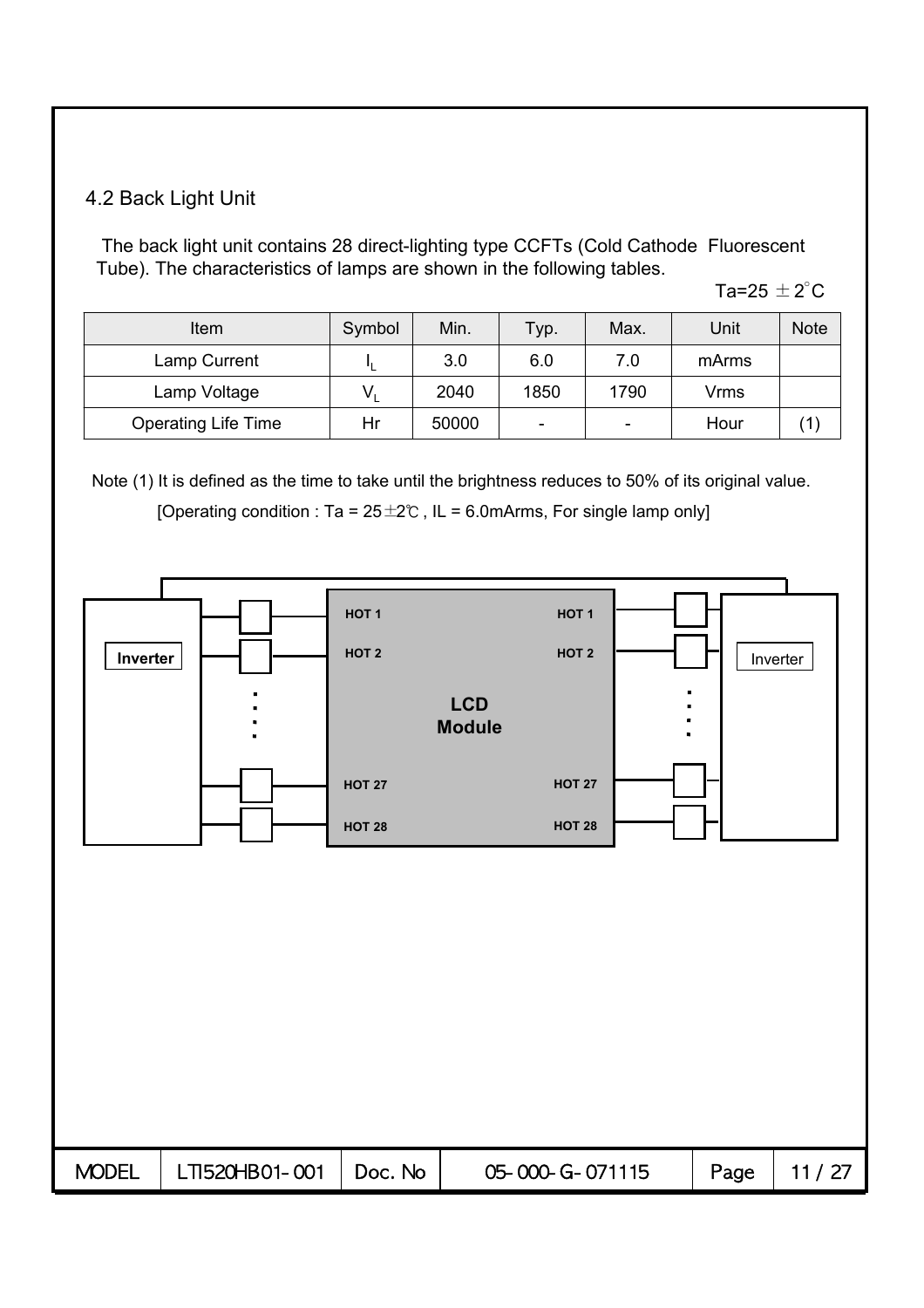|                  |                                   |                                         |                          | Specifications           |      |        |                                     |  |
|------------------|-----------------------------------|-----------------------------------------|--------------------------|--------------------------|------|--------|-------------------------------------|--|
| <b>Items</b>     | Symbol                            | Conditions                              | Min.                     | Typ.                     | Max. | Unit   | <b>Note</b>                         |  |
| Input<br>Voltage | Vin                               | $\overline{a}$                          | 22                       | 24                       | 26   | $\vee$ | Ta=25 $\pm$ 2 $\degree$ C           |  |
| Input<br>Current | lin                               | $V$ in = 24.0V<br>$Vdim = 3.3V$         | $\overline{\phantom{a}}$ | $\overline{\phantom{a}}$ | 15   | A      |                                     |  |
| Lamp<br>Current  | $I_{\text{O,MAX}}$                | $Vdim = 3.3V$                           | 5.5                      | 6.0                      | 6.5  | mArms  | After 1 hour<br>Warm-up<br>@Vin=24V |  |
| Frequency        | $\mathsf{F}_{\text{\tiny{LAMP}}}$ | $V$ in = 24.0V<br>$Vdim = 3.3V$         | 42                       | 44                       | 46   | kHz    |                                     |  |
| <b>Backlight</b> | <b>On</b>                         | $Vin = 24.0V$                           | 2.4                      |                          | 5.5  | $\vee$ |                                     |  |
| On/Off           | Off                               |                                         | $\mathbf 0$              | -                        | 0.8  |        |                                     |  |
| Dimming          |                                   | Max Lum<br>$V_{\text{DIM}}$<br>Min. Lum |                          | $\overline{\phantom{a}}$ | -    | $\vee$ |                                     |  |
| Control          |                                   |                                         |                          |                          | 0    |        | ۰                                   |  |

## 4.3 Inverter Input Condition & Specification

Note (1) Power Consumption is measured at 600[cd/m2] of luminance condition which is the typical luminance value. Lamp Current is measured at the point before Lamp.

| <b>MODEL</b> | LTI520HB01-001 | Doc. No | 05-000-G-071115 | Page | 12/27 |
|--------------|----------------|---------|-----------------|------|-------|
|              |                |         |                 |      |       |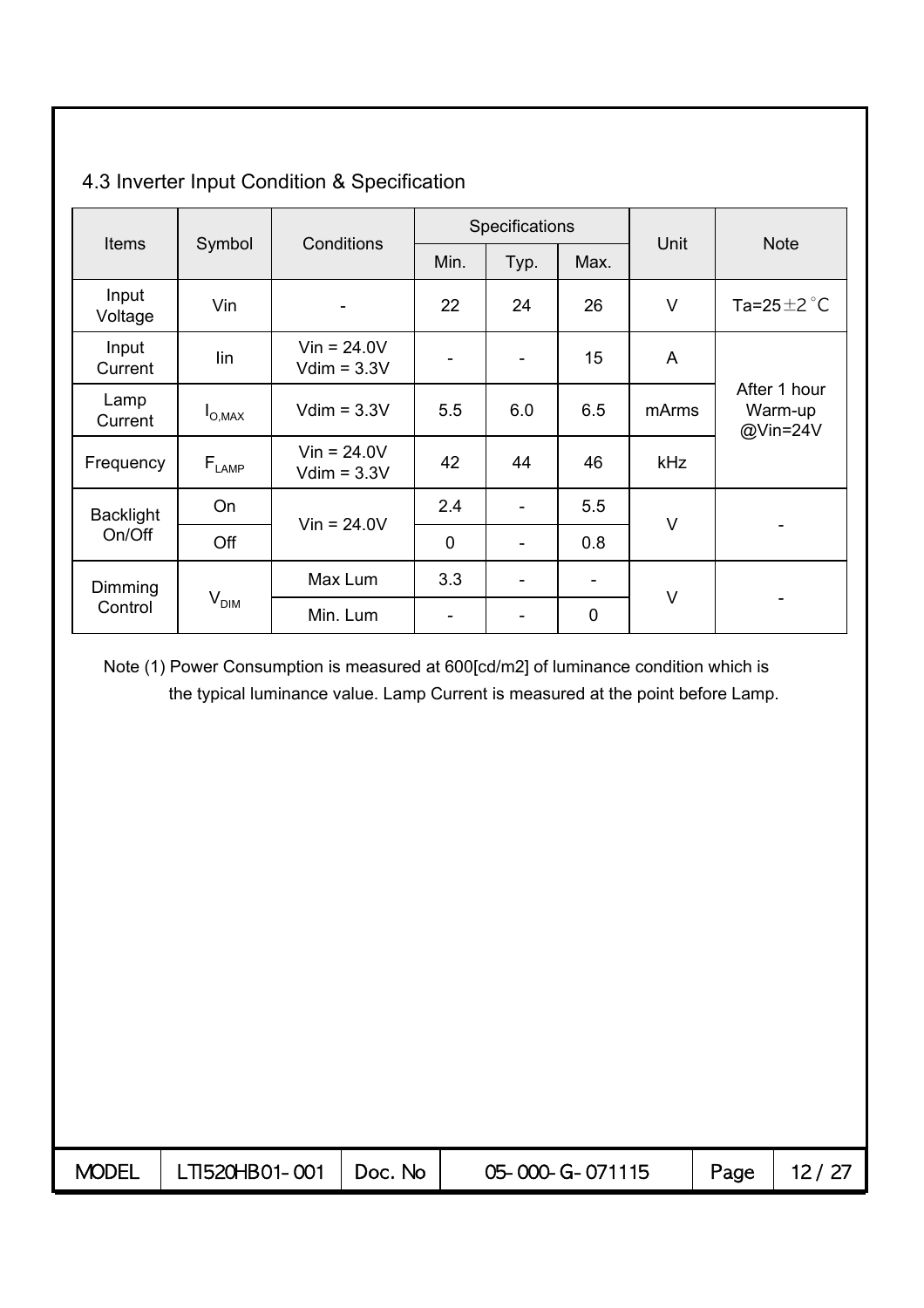## **5. Input Terminal Pin Assignment**

5.1 Input Signal & Power Connector : FI-RE51S-HF (JAE)

| PIN No.                 |                    | Description   | PIN No. |             | Description   |
|-------------------------|--------------------|---------------|---------|-------------|---------------|
| $\mathbf{1}$            |                    | Vdd (12V)     | 26      |             | RE[0]P        |
| $\overline{2}$          |                    | Vdd (12V)     | 27      |             | RE[1]N        |
| $\mathbf{3}$            |                    | Vdd (12V)     | 28      |             | RE[1]P        |
| $\overline{\mathbf{4}}$ |                    | Vdd (12V)     | 29      |             | RE[2]N        |
| $\overline{5}$          |                    | Vdd (12V)     | 30      | Even        | RE[2]P        |
| $\,6$                   |                    | <b>GND</b>    | 31      | <b>LVDS</b> | <b>GND</b>    |
| $\overline{7}$          |                    | <b>GND</b>    | 32      | Signal      | RECLK-        |
| $\bf 8$                 |                    | <b>GND</b>    | 33      |             | RECLK+        |
| 9                       |                    | <b>GND</b>    | 34      |             | <b>GND</b>    |
| 10                      |                    | RO[0]N        | 35      |             | RE[3]N        |
| 11                      |                    | RO[0]P        | 36      |             | RE[3]P        |
| 12                      |                    | RO[1]N        | 37      |             | No Connection |
| 13                      |                    | RO[1]P        | 38      |             | No Connection |
| 14                      |                    | RO[2]N        | 39      |             | <b>GND</b>    |
| 15                      | Odd<br><b>LVDS</b> | RO[2]P        | 40      |             | No Connection |
| 16                      | Signal             | <b>GND</b>    | 41      |             | No Connection |
| 17                      |                    | ROCLK-        | 42      |             | No Connection |
| 18                      |                    | ROCLK+        | 43      |             | No Connection |
| 19                      |                    | <b>GND</b>    | 44      |             | No Connection |
| 20                      |                    | RO[3]N        | 45      |             | LVDS Option   |
| 21                      |                    | RO[3]P        | 46      |             | No Connection |
| 22                      |                    | No Connection | 47      |             | No Connection |
| 23                      |                    | No Connection | 48      |             | No Connection |
| 24                      |                    | <b>GND</b>    | 49      |             | No Connection |
| 25                      | Even LVDS          | RE[0]N        | 50      |             | No Connection |
|                         |                    |               | 51      |             | No Connection |

Note(1) No Connection :These pins are only used for SAMSUNG internal purpose.

 $(2)$  LVDS Option : High  $(3.3 \text{ V}) \rightarrow$  Normal LVDS format

: Low (GND) or Open (N.C)  $\rightarrow$  JEIDA LVDS format

Sequence :On =  $VDD(T1) \geq LVDS$  Option  $\geq$  Interface Signal(T2)

Off = Interface Signal(T3)  $\geq$  LVDS Option  $\geq$  VDD

| <b>MODEL</b> | $\vert$ LTI520HB01-001 $\vert$ Doc. No |  | 05-000-G-071115 | Page |  |
|--------------|----------------------------------------|--|-----------------|------|--|
|--------------|----------------------------------------|--|-----------------|------|--|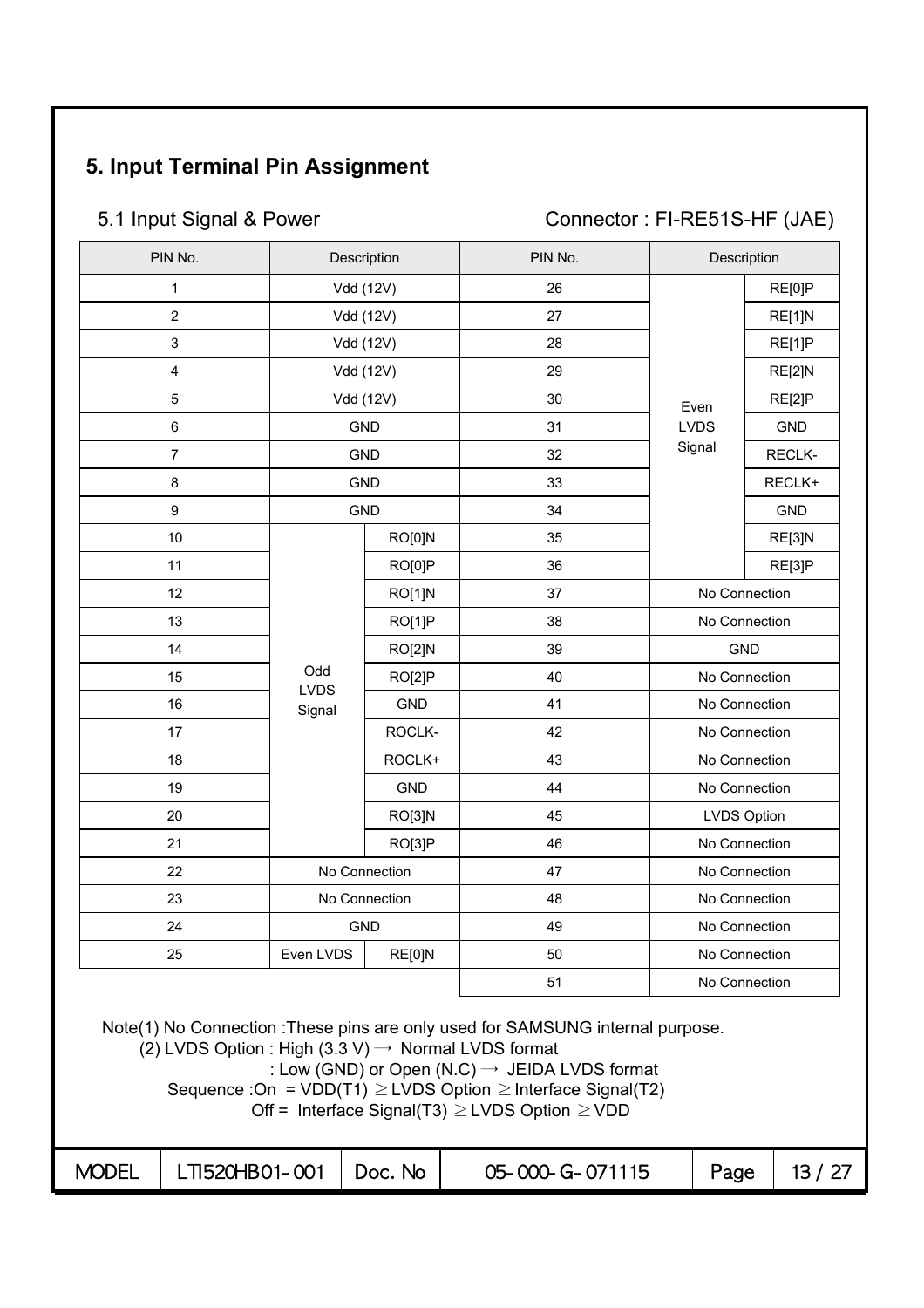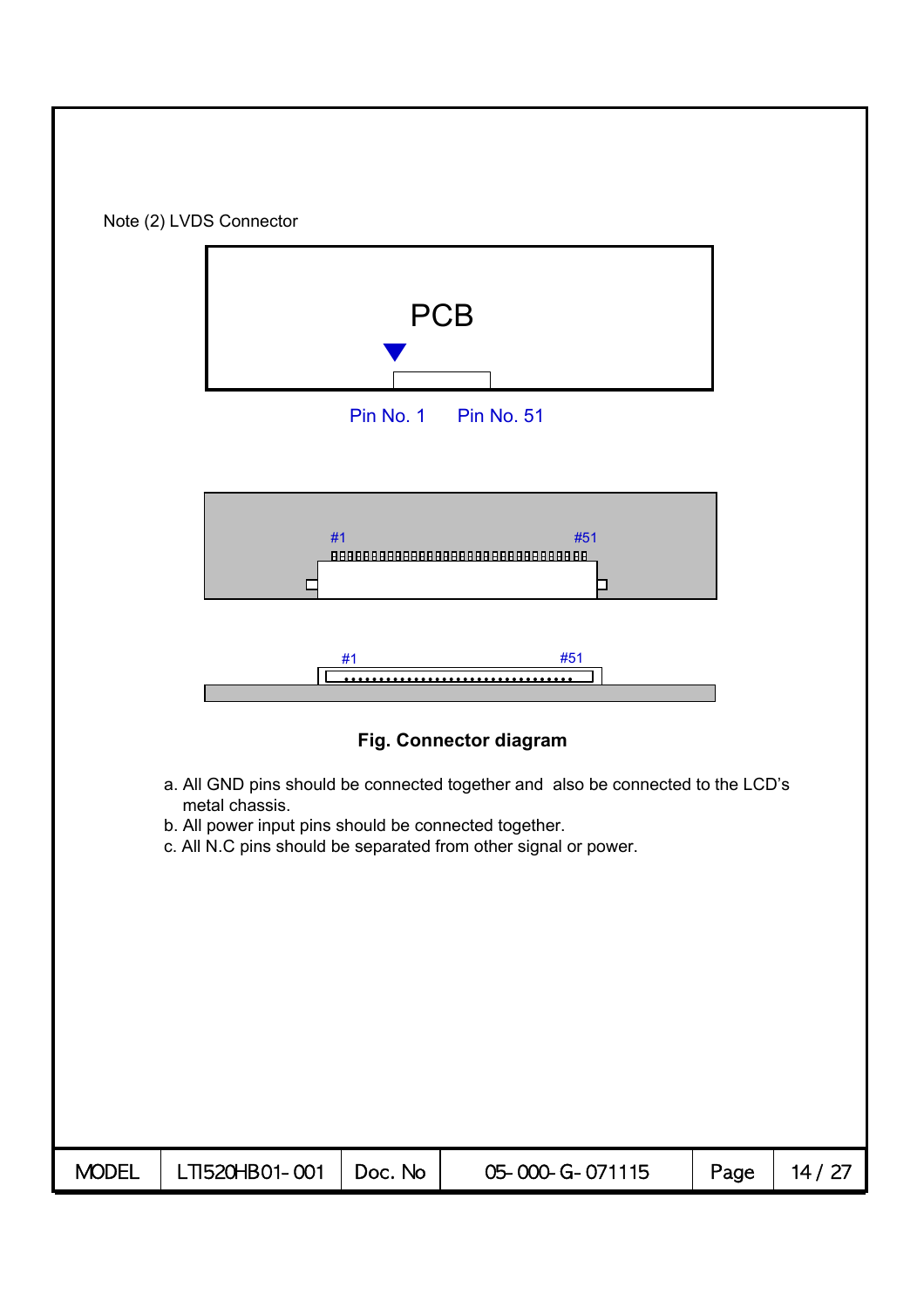## 5.2 Inverter Input Pin Configuration

Connector : JST, S14B-PHA-SM-TB(LF)

| Pin No.        | Pin Configuration(FUNCTION)                                    |
|----------------|----------------------------------------------------------------|
| 1              | Vin (24V)                                                      |
| 2              | Vin (24V)                                                      |
| 3              | Vin (24V)                                                      |
| $\overline{4}$ | Vin (24V)                                                      |
| 5              | Vin (24V)                                                      |
| 6              | <b>GND</b>                                                     |
| 7              | <b>GND</b>                                                     |
| 8              | <b>GND</b>                                                     |
| 9              | <b>GND</b>                                                     |
| 10             | <b>GND</b>                                                     |
| 11             | No Connection                                                  |
| 12             | Backlight On / Off [On: 2.4 $\sim$ 5.5 V, Off: 0 $\sim$ 0.8 V] |
| 13             | Dimming Control [0V: Min, 3.3V: Max]                           |
| 14             | No Connection                                                  |

#### 5.3 Inverter Input Power Sequence

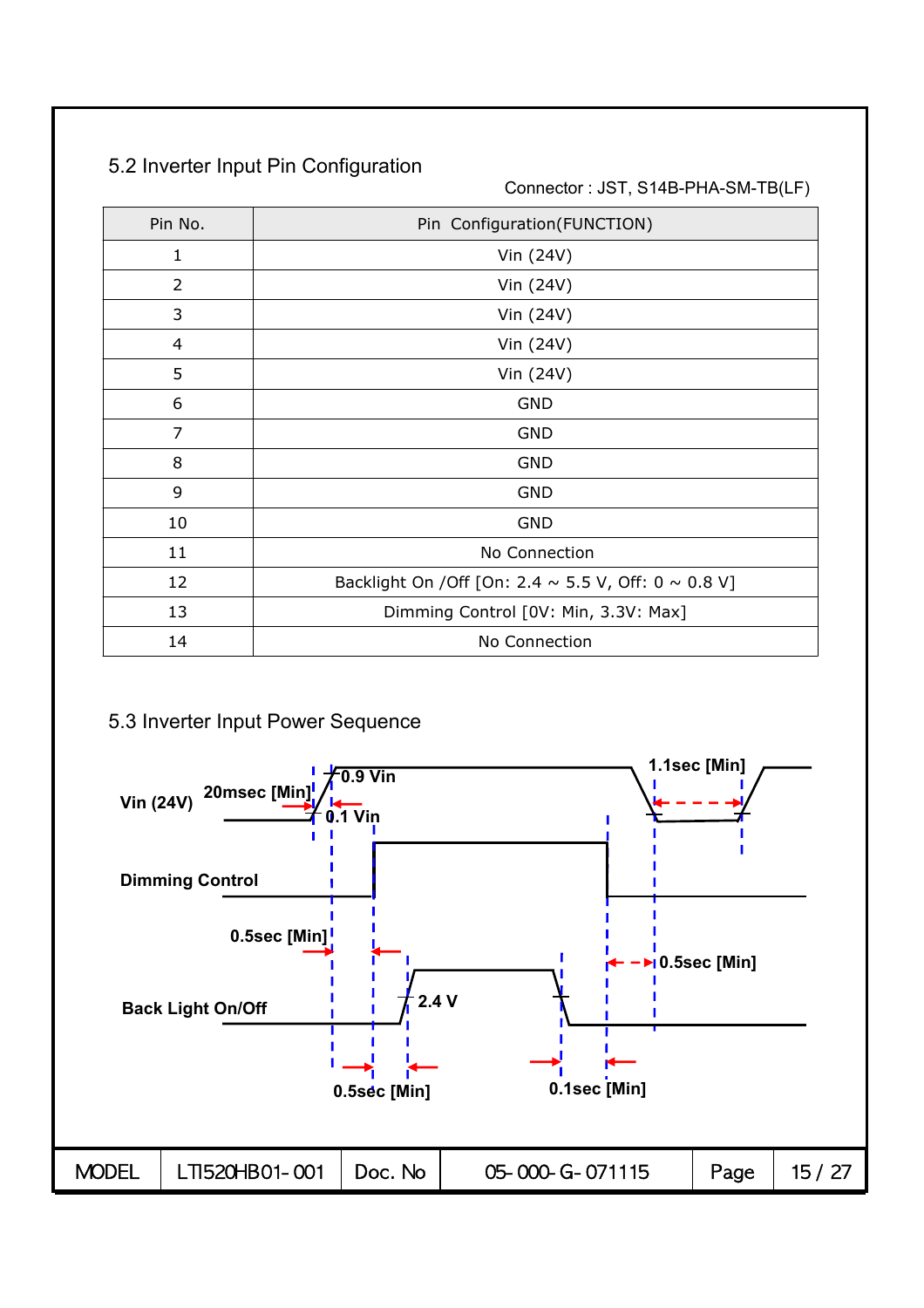#### 5.4 LVDS Interface

- LVDS Receiver : Tcon (merged)<br>- Data Format (JEIDA & Normal)

|  |              | - Data Format (JEIDA & Normal) |              | Default LVDS Option : JEIDA |                  |       |  |
|--|--------------|--------------------------------|--------------|-----------------------------|------------------|-------|--|
|  |              |                                | LVDS pin     | <b>JEIDA - DATA</b>         | <b>VESA-DATA</b> |       |  |
|  |              |                                | TxIN/RxOUT0  | R <sub>2</sub>              | R <sub>0</sub>   |       |  |
|  |              |                                | TxIN/RxOUT1  | R <sub>3</sub>              | R <sub>1</sub>   |       |  |
|  |              |                                | TxIN/RxOUT2  | R <sub>4</sub>              | R <sub>2</sub>   |       |  |
|  |              | TxOUT/RxIN0                    | TxIN/RxOUT3  | R <sub>5</sub>              | R <sub>3</sub>   |       |  |
|  |              |                                | TxIN/RxOUT4  | R <sub>6</sub>              | R <sub>4</sub>   |       |  |
|  |              |                                | TxIN/RxOUT6  | R <sub>7</sub>              | R <sub>5</sub>   |       |  |
|  |              |                                | TxIN/RxOUT7  | G <sub>2</sub>              | G <sub>0</sub>   |       |  |
|  |              |                                | TxIN/RxOUT8  | G <sub>3</sub>              | G <sub>1</sub>   |       |  |
|  |              |                                | TxIN/RxOUT9  | G4                          | G <sub>2</sub>   |       |  |
|  |              |                                | TxIN/RxOUT12 | G <sub>5</sub>              | G <sub>3</sub>   |       |  |
|  |              | TxOUT/RxIN1                    | TxIN/RxOUT13 | G <sub>6</sub>              | G4               |       |  |
|  |              |                                | TxIN/RxOUT14 | G7                          | G <sub>5</sub>   |       |  |
|  |              |                                | TxIN/RxOUT15 | B <sub>2</sub>              | B <sub>0</sub>   |       |  |
|  |              |                                | TxIN/RxOUT18 | B <sub>3</sub>              | <b>B1</b>        |       |  |
|  |              |                                | TxIN/RxOUT19 | <b>B4</b>                   | <b>B2</b>        |       |  |
|  |              |                                | TxIN/RxOUT20 | B <sub>5</sub>              | B <sub>3</sub>   |       |  |
|  |              |                                | TxIN/RxOUT21 | <b>B6</b>                   | <b>B4</b>        |       |  |
|  |              | TxOUT/RxIN2                    | TxIN/RxOUT22 | <b>B7</b>                   | B <sub>5</sub>   |       |  |
|  |              |                                | TxIN/RxOUT24 | <b>HSYNC</b>                | <b>HSYNC</b>     |       |  |
|  |              |                                | TxIN/RxOUT25 | <b>VSYNC</b>                | <b>VSYNC</b>     |       |  |
|  |              |                                | TxIN/RxOUT26 | <b>DEN</b>                  | <b>DEN</b>       |       |  |
|  |              |                                | TxIN/RxOUT27 | R <sub>0</sub>              | R <sub>6</sub>   |       |  |
|  |              |                                | TxIN/RxOUT5  | R <sub>1</sub>              | R7               |       |  |
|  |              |                                | TxIN/RxOUT10 | G <sub>0</sub>              | G <sub>6</sub>   |       |  |
|  |              | TxOUT/RxIN3                    | TxIN/RxOUT11 | G <sub>1</sub>              | G7               |       |  |
|  |              |                                | TxIN/RxOUT16 | B <sub>0</sub>              | B <sub>6</sub>   |       |  |
|  |              |                                | TxIN/RxOUT17 | <b>B1</b>                   | <b>B7</b>        |       |  |
|  |              |                                | TxIN/RxOUT23 | <b>RESERVED</b>             | <b>RESERVED</b>  |       |  |
|  | <b>MODEL</b> | LTI520HB01-001                 | Doc. No      | 05-000-G-071115             | Page             | 16/27 |  |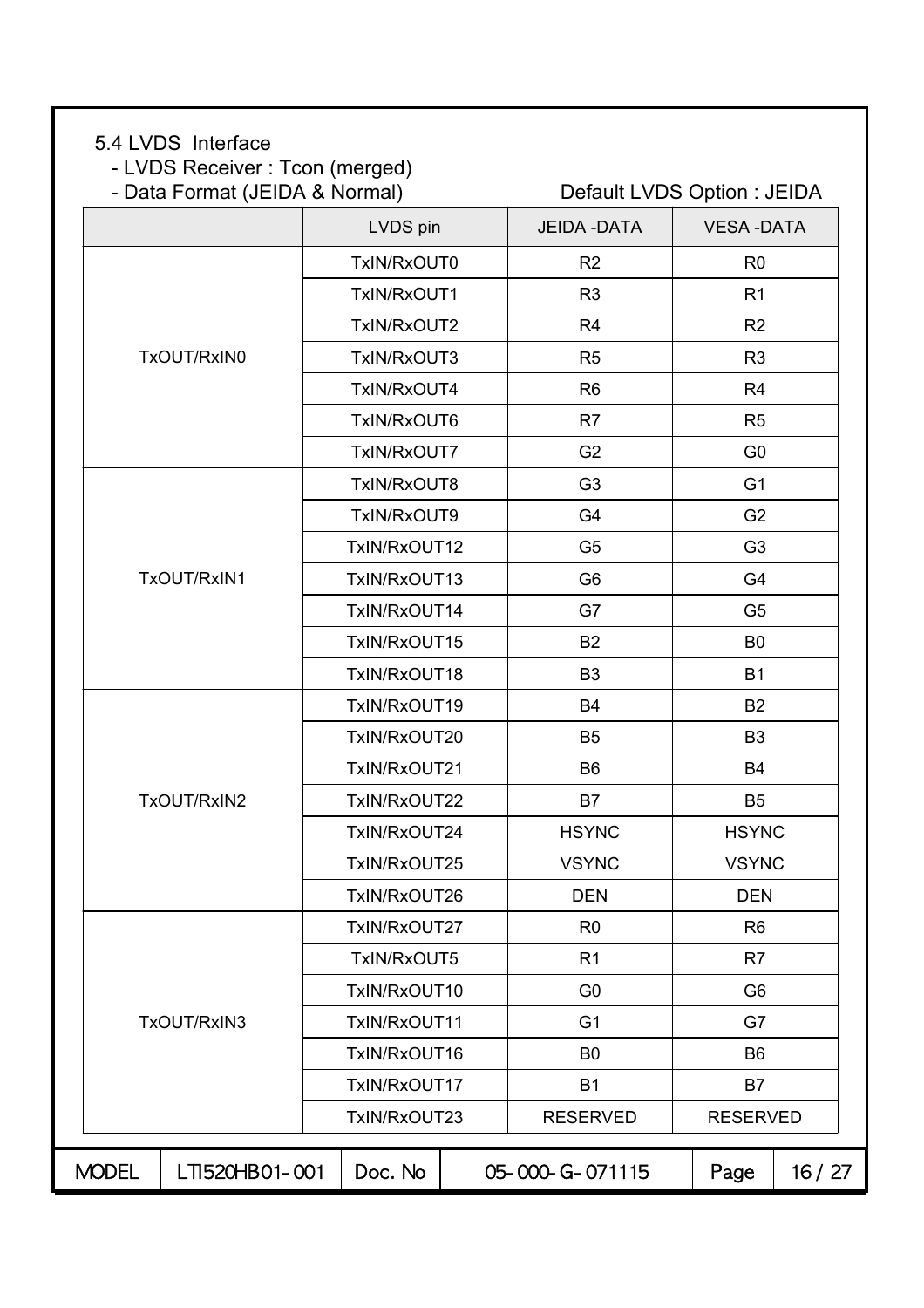|                    |                                                                                                                                                              |                |                      |                      |                      |                      |                      |                          |             |                |                      |                      |                      | <b>DATA SIGNAL</b>   |                |                 |              |                |                      |                |                |                |                      |                              |              | <b>GRAY</b>              |
|--------------------|--------------------------------------------------------------------------------------------------------------------------------------------------------------|----------------|----------------------|----------------------|----------------------|----------------------|----------------------|--------------------------|-------------|----------------|----------------------|----------------------|----------------------|----------------------|----------------|-----------------|--------------|----------------|----------------------|----------------|----------------|----------------|----------------------|------------------------------|--------------|--------------------------|
| <b>COLOR</b>       | <b>DISPLAY</b><br>(8bit)                                                                                                                                     |                |                      |                      |                      | <b>RED</b>           |                      |                          |             |                |                      |                      | <b>GREEN</b>         |                      |                |                 |              |                |                      |                |                | <b>BLUE</b>    |                      |                              |              | <b>SCALE</b>             |
|                    |                                                                                                                                                              | R <sub>0</sub> | R <sub>1</sub>       | R <sub>2</sub>       | R <sub>3</sub>       | R4                   | R <sub>5</sub>       | R <sub>6</sub>           | R7          | G <sub>0</sub> | G <sub>1</sub>       | G <sub>2</sub>       | G3                   | G <sub>4</sub>       | G <sub>5</sub> | G <sub>6</sub>  | G7           | B <sub>0</sub> | <b>B1</b>            | <b>B2</b>      | B <sub>3</sub> | <b>B4</b>      | <b>B5</b>            | B <sub>6</sub>               | B7           | <b>LEVEL</b>             |
|                    | <b>BLACK</b>                                                                                                                                                 | 0              | $\mathbf 0$          | 0                    | 0                    | 0                    | 0                    | 0                        | 0           | 0              | 0                    | 0                    | 0                    | 0                    | $\mathbf 0$    | $\mathbf 0$     | $\mathbf 0$  | 0              | 0                    | $\mathbf 0$    | 0              | 0              | 0                    | 0                            | 0            | $\overline{a}$           |
|                    | <b>BLUE</b>                                                                                                                                                  | 0              | 0                    | 0                    | 0                    | 0                    | 0                    | 0                        | 0           | 0              | 0                    | 0                    | 0                    | 0                    | 0              | 0               | 0            | 1              | $\mathbf{1}$         | 1              | 1              | 1              | 1                    | 1                            | 1            | $\overline{\phantom{a}}$ |
|                    | <b>GREEN</b>                                                                                                                                                 | 0              | $\mathbf 0$          | 0                    | $\mathbf 0$          | 0                    | 0                    | 0                        | 0           | 1              | $\mathbf{1}$         | 1                    | 1                    | 1                    | 1              | 1               | 1            | 0              | 0                    | 0              | 0              | $\mathbf 0$    | 0                    | $\mathbf 0$                  | 0            | $\overline{a}$           |
| <b>BASIC</b>       | <b>CYAN</b>                                                                                                                                                  | 0              | $\mathbf 0$          | 0                    | 0                    | $\mathbf 0$          | 0                    | 0                        | 0           | 1              | 1                    | 1                    | 1                    | 1                    | 1              | 1               | $\mathbf{1}$ | 1              | $\mathbf{1}$         | 1              | 1              | 1              | 1                    | 1                            | 1            | $\overline{a}$           |
| COLOR              | RED                                                                                                                                                          | $\mathbf{1}$   | 1                    | 1                    | $\mathbf{1}$         | 1                    | 1                    | $\mathbf{1}$             | 1           | 0              | $\mathbf 0$          | $\mathbf 0$          | $\mathbf 0$          | $\mathbf 0$          | 0              | $\mathbf 0$     | 0            | 0              | $\mathbf 0$          | $\mathbf 0$    | $\mathbf 0$    | $\mathbf 0$    | $\mathbf 0$          | $\mathbf 0$                  | 0            | $\overline{a}$           |
|                    | <b>MAGENTA</b>                                                                                                                                               | 1              | 1                    | 1                    | 1                    | $\mathbf{1}$         | $\mathbf{1}$         | 1                        | 1           | 0              | 0                    | 0                    | 0                    | 0                    | 0              | $\mathbf 0$     | $\mathbf 0$  | 1              | 1                    | 1              | 1              | 1              | 1                    | $\mathbf{1}$                 | 1            | $\overline{\phantom{a}}$ |
|                    | <b>YELLOW</b>                                                                                                                                                | 1              | 1                    | 1                    | $\mathbf{1}$         | 1                    | 1                    | 1                        | 1           | 1              | $\mathbf{1}$         | 1                    | 1                    | 1                    | 1              | 1               | $\mathbf{1}$ | 0              | 0                    | 0              | 0              | $\mathbf 0$    | 0                    | $\mathbf 0$                  | 0            | $\overline{\phantom{a}}$ |
|                    | <b>WHITE</b>                                                                                                                                                 | 1              | 1                    | 1                    | $\mathbf{1}$         | $\mathbf{1}$         | 1                    | 1                        | 1           | 1              | 1                    | 1                    | 1                    | 1                    | 1              | 1               | $\mathbf{1}$ | 1              | 1                    | 1              | 1              | 1              | 1                    | $\mathbf{1}$                 | 1            | $\overline{\phantom{a}}$ |
|                    | <b>BLACK</b>                                                                                                                                                 | 0              | $\mathbf 0$          | 0                    | $\mathbf 0$          | 0                    | 0                    | 0                        | 0           | 0              | 0                    | 0                    | 0                    | 0                    | $\mathbf 0$    | $\mathbf 0$     | $\mathbf 0$  | 0              | 0                    | $\mathbf 0$    | 0              | $\mathbf 0$    | 0                    | $\mathbf 0$                  | 0            | R <sub>0</sub>           |
|                    |                                                                                                                                                              | 1              | 0                    | 0                    | 0                    | 0                    | 0                    | 0                        | 0           | 0              | 0                    | 0                    | 0                    | 0                    | 0              | 0               | 0            | 0              | 0                    | 0              | 0              | 0              | 0                    | 0                            | 0            | R <sub>1</sub>           |
| <b>GRAY</b>        | <b>DARK</b>                                                                                                                                                  | 0              | $\mathbf{1}$         | 0                    | 0                    | 0                    | 0                    | 0                        | 0           | 0              | 0                    | 0                    | 0                    | 0                    | 0              | $\mathbf 0$     | 0            | 0              | 0                    | $\mathbf 0$    | 0              | $\mathbf 0$    | 0                    | 0                            | 0            | R <sub>2</sub>           |
| <b>SCALE</b>       |                                                                                                                                                              |                | $\ddot{\phantom{a}}$ | d                    | $\ddot{\cdot}$       | $\ddot{\phantom{a}}$ | $\ddot{\cdot}$       |                          |             |                | ÷                    | ċ                    | ÷                    | $\ddot{\cdot}$       | ċ              |                 |              | ċ              | ÷                    | ċ              |                | ÷              | ÷                    |                              |              | $R3-$                    |
| OF<br><b>RED</b>   |                                                                                                                                                              | ÷              | $\ddot{\phantom{a}}$ | $\ddot{\cdot}$       | ÷                    | $\ddot{\cdot}$       | ÷                    |                          |             | ÷              | ÷                    | $\ddot{\phantom{a}}$ | ÷                    | $\ddot{\cdot}$       | $\ddot{\cdot}$ |                 |              | ÷              | ÷                    | ċ              | ÷              | ÷              | ÷                    |                              |              | R <sub>252</sub>         |
|                    | <b>LIGHT</b>                                                                                                                                                 | 1              | 0                    | 1                    | 1                    | 1                    | $\mathbf{1}$         | $\mathbf{1}$             | 1           | 0              | 0                    | 0                    | 0                    | 0                    | 0              | 0               | 0            | 0              | 0                    | 0              | 0              | 0              | 0                    | 0                            | 0            | R253                     |
|                    |                                                                                                                                                              | 0              | 1                    | 1                    | 1                    | 1                    | 1                    | 1                        | 1           | 0              | 0                    | 0                    | 0                    | $\mathbf 0$          | 0              | $\mathbf 0$     | 0            | 0              | 0                    | $\mathbf 0$    | 0              | $\mathbf 0$    | 0                    | 0                            | 0            | R <sub>254</sub>         |
|                    | <b>RED</b>                                                                                                                                                   | 1              | 1                    | 1                    | $\mathbf{1}$         | 1                    | $\mathbf{1}$         | 1                        | 1           | 0              | $\mathbf 0$          | $\mathbf 0$          | $\mathbf 0$          | $\mathbf 0$          | 0              | $\mathbf 0$     | $\mathbf 0$  | 0              | 0                    | 0              | 0              | $\mathbf 0$    | 0                    | $\mathbf 0$                  | 0            | R <sub>255</sub>         |
|                    | <b>BLACK</b>                                                                                                                                                 | 0              | $\mathbf 0$          | 0                    | 0                    | 0                    | 0                    | 0                        | 0           | 0              | 0                    | $\mathbf 0$          | 0                    | 0                    | 0              | $\mathbf 0$     | $\mathbf 0$  | 0              | 0                    | $\mathbf 0$    | 0              | $\mathbf 0$    | 0                    | $\mathbf 0$                  | $\mathbf 0$  | G <sub>0</sub>           |
|                    |                                                                                                                                                              | 0              | 0                    | 0                    | $\mathbf 0$          | 0                    | 0                    | 0                        | 0           | 1              | 0                    | $\mathbf 0$          | 0                    | 0                    | 0              | $\mathbf 0$     | $\mathbf 0$  | 0              | 0                    | 0              | 0              | $\mathbf 0$    | 0                    | $\mathbf 0$                  | 0            | G1                       |
| GRAY               | <b>DARK</b>                                                                                                                                                  | 0              | 0                    | 0                    | 0                    | 0                    | 0                    | 0                        | 0           | 0              | $\mathbf{1}$         | 0                    | 0                    | 0                    | 0              | $\mathbf 0$     | $\mathbf 0$  | 0              | 0                    | 0              | 0              | $\mathbf 0$    | 0                    | 0                            | 0            | G <sub>2</sub>           |
| <b>SCALE</b><br>OF |                                                                                                                                                              |                | $\ddot{\cdot}$       |                      |                      |                      | $\ddot{\phantom{a}}$ |                          |             |                | $\ddot{\phantom{a}}$ |                      |                      | $\ddot{\cdot}$       |                |                 |              |                | $\ddot{\phantom{a}}$ |                |                | $\ddot{\cdot}$ |                      |                              |              | $G3-$<br>G252            |
| <b>GREEN</b>       |                                                                                                                                                              |                | $\ddot{\phantom{a}}$ | $\ddot{\phantom{a}}$ | $\ddot{\phantom{a}}$ | $\ddot{.}$           | ÷                    |                          |             | $\ddot{\cdot}$ | t,                   |                      |                      | $\vdots$             | $\vdots$       |                 |              | $\ddot{\cdot}$ | t,                   | $\vdots$       |                | $\ddot{\cdot}$ | $\ddot{\phantom{a}}$ |                              |              |                          |
|                    | <b>LIGHT</b>                                                                                                                                                 | 0              | 0                    | 0                    | 0                    | 0                    | 0                    | 0                        | 0           | 1              | 0                    | 1                    | 1                    | 1                    | 1              | 1               | $\mathbf{1}$ | 0              | 0                    | 0              | 0              | 0              | 0                    | 0                            | 0            | G253                     |
|                    |                                                                                                                                                              | 0              | $\mathbf 0$          | 0                    | 0                    | 0                    | 0                    | 0                        | 0           | 0              | $\mathbf{1}$         | 1                    | 1                    | 1                    | 1              | 1               | $\mathbf{1}$ | 0              | 0                    | $\mathbf 0$    | 0              | 0              | 0                    | 0                            | 0            | G254                     |
|                    | <b>GREEN</b>                                                                                                                                                 | 0              | 0                    | 0                    | 0                    | 0                    | 0                    | 0                        | 0           | 1              | 1                    | 1                    | 1                    | 1                    | 1              | 1               | $\mathbf{1}$ | 0              | 0                    | 0              | 0              | 0              | 0                    | 0                            | 0            | G255                     |
|                    | <b>BLACK</b>                                                                                                                                                 | 0              | 0                    | 0                    | 0                    | 0                    | 0                    | 0                        | 0           | 0              | 0                    | 0                    | 0                    | 0                    | 0              | 0               | 0            | 0              | 0                    | 0              | 0              | 0              | 0                    | 0                            | 0            | B <sub>0</sub>           |
|                    |                                                                                                                                                              | 0              | 0                    | 0                    | 0                    | 0                    | 0                    | 0                        | $\mathbf 0$ | 0              | $\mathbf 0$          | $\mathbf 0$          | 0                    | $\mathbf 0$          | 0              | $\mathbf 0$     | 0            | 1              | 0                    | 0              | 0              | $\mathbf 0$    | 0                    | 0                            | $\mathbf 0$  | <b>B1</b>                |
| <b>GRAY</b>        | <b>DARK</b>                                                                                                                                                  | 0              | 0                    | $\mathbf 0$          | 0                    | $\mathbf 0$          | $\mathbf 0$          | $\mathbf 0$              | 0           | 0              | $\mathbf 0$          | $\mathbf 0$          | $\mathbf 0$          | $\mathbf 0$          | $\mathbf 0$    | $\mathbf 0$     | $\mathbf 0$  | 0              | $\mathbf{1}$         | $\mathbf 0$    | $\mathbf 0$    | $\mathbf 0$    | $\mathbf 0$          | $\mathbf 0$                  | $\mathbf 0$  | <b>B2</b>                |
| <b>SCALE</b><br>OF |                                                                                                                                                              |                | $\ddot{\phantom{a}}$ |                      |                      | $\ddot{\phantom{a}}$ | t                    |                          |             |                |                      |                      |                      | $\ddot{\phantom{a}}$ |                |                 |              | ÷              |                      |                |                |                |                      |                              |              | $B3-$<br>B252            |
| <b>BLUE</b>        | LIGHT                                                                                                                                                        | ÷<br>0         | $\ddot{\cdot}$       | $\ddot{\cdot}$       | ÷                    | $\ddot{\phantom{a}}$ | ÷                    |                          |             | $\ddot{\cdot}$ | ÷                    |                      | $\ddot{\phantom{a}}$ | $\ddot{\phantom{a}}$ | ÷              |                 |              | ÷              | ÷                    | $\ddot{\cdot}$ | ÷              | $\ddot{\cdot}$ | ÷                    |                              |              |                          |
|                    |                                                                                                                                                              |                | 0<br>$\mathbf 0$     | $\pmb{0}$            | 0<br>$\mathbf 0$     | 0                    | 0                    | $\mathbf 0$<br>$\pmb{0}$ | 0           | 0              | 0                    | $\pmb{0}$            | 0                    | $\pmb{0}$            | $\pmb{0}$      | 0               | 0            | $\mathbf{1}$   | 0<br>$\mathbf{1}$    | $\mathbf{1}$   | $\mathbf{1}$   | $\mathbf{1}$   | $\mathbf{1}$         | $\mathbf{1}$<br>$\mathbf{1}$ | $\mathbf{1}$ | B253                     |
|                    |                                                                                                                                                              | 0              |                      | $\pmb{0}$            |                      | 0                    | $\mathbf 0$          |                          | 0           | 0              | 0                    | $\mathsf 0$          | 0                    | $\pmb{0}$            | $\pmb{0}$      | 0               | 0            | 0              |                      | $\mathbf{1}$   | $\mathbf{1}$   | $\mathbf{1}$   | $\mathbf{1}$         |                              | $\mathbf{1}$ | <b>B254</b>              |
|                    | <b>BLUE</b>                                                                                                                                                  | 0              | 0                    | 0                    | 0                    | $\mathbf 0$          | $\mathsf{O}$         | 0                        | 0           | 0              | 0                    | $\mathbf 0$          | 0                    | $\mathsf 0$          | $\pmb{0}$      | $\mathsf{O}$    | 0            | $\mathbf{1}$   | $\mathbf{1}$         | $\mathbf{1}$   | $\mathbf{1}$   | $\mathbf{1}$   | $\mathbf{1}$         | $\mathbf{1}$                 | $\mathbf{1}$ | <b>B255</b>              |
|                    | Note) Definition of Gray:<br>Rn: Red Gray, Gn: Green Gray, Bn: Blue Gray (n = Gray level)<br>Input Signal: $0 = Low$ level voltage, $1 = High$ level voltage |                |                      |                      |                      |                      |                      |                          |             |                |                      |                      |                      |                      |                |                 |              |                |                      |                |                |                |                      |                              |              |                          |
| <b>MODEL</b>       |                                                                                                                                                              | LTI520HB01-001 |                      |                      |                      |                      |                      |                          | Doc. No     |                |                      |                      |                      |                      |                | 05-000-G-071115 |              |                |                      |                |                |                | Page                 |                              |              | 17/27                    |

# 5.5 Input Signals, Basic Display Colors and Gray Scale of Each Color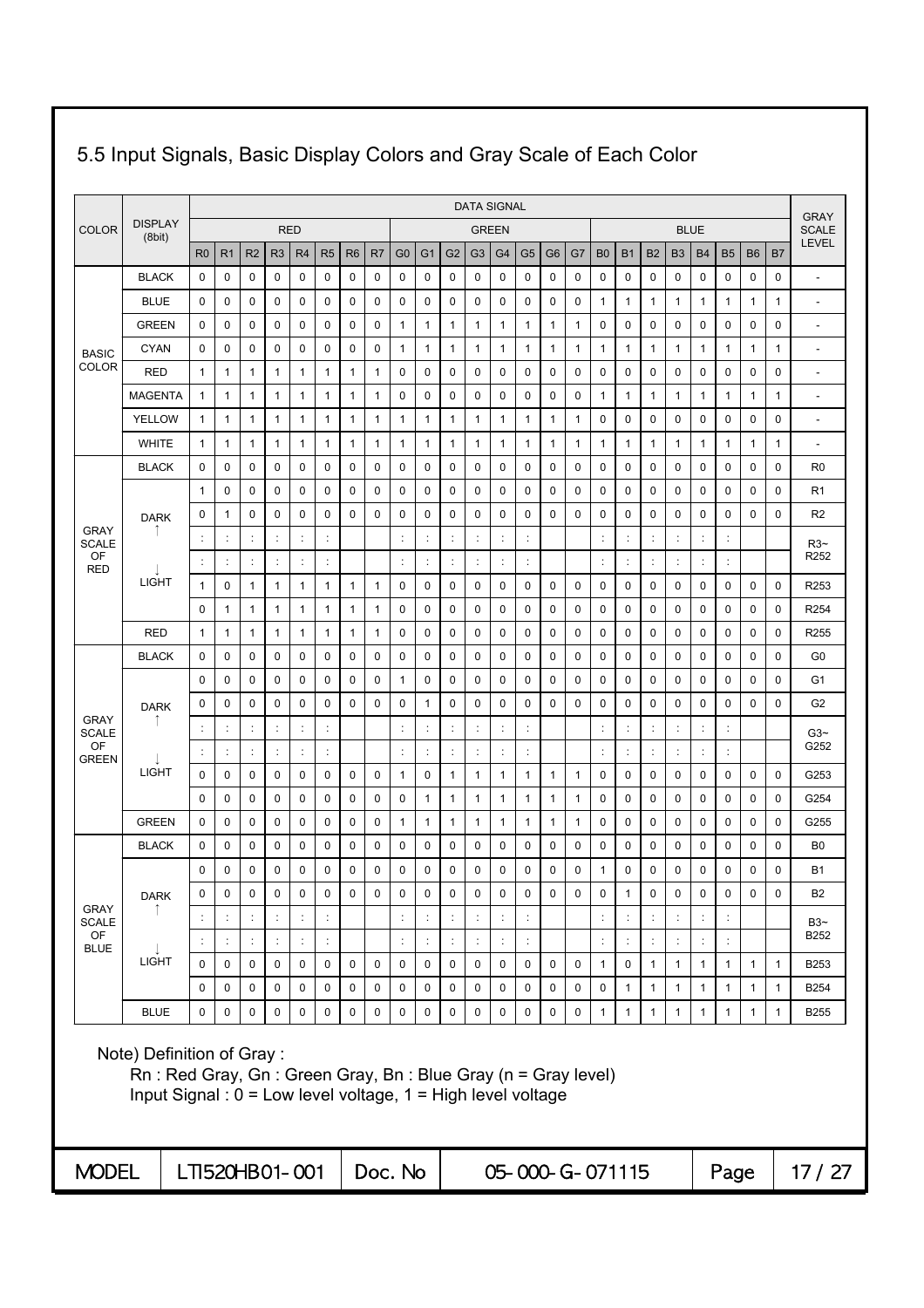## **6. Interface Timing**

#### 6.1 Timing Parameters (DE only mode)

| Signal                   | Item                               | Symbol                  | Min.                     | Typ.  | Max.  | Unit          | <b>Note</b> |
|--------------------------|------------------------------------|-------------------------|--------------------------|-------|-------|---------------|-------------|
| <b>Clock</b>             |                                    | 1/T <sub>c</sub>        | 130.0                    | 148.5 | 155.0 | <b>MHz</b>    |             |
| <b>Hsync</b>             | Frequency                          | $\mathsf{F}_\mathsf{H}$ | 50.0                     | 67.5  | 75.0  | <b>KHz</b>    |             |
| Vsync                    |                                    | $F_{V}$                 | 48                       | 60    | 62    | Hz            |             |
| Vertical<br>Display Term | Active<br><b>Display</b><br>Period | $T_{VD}$                | $\overline{\phantom{a}}$ | 1080  |       | Lines         |             |
|                          | Vertical<br>Total                  | ${\sf T}_{\sf V}$       | 1100                     | 1125  | 1480  | Lines         |             |
| Horizontal               | Active<br><b>Display</b><br>Period | $T_{HD}$                | $\overline{\phantom{a}}$ | 1920  |       | <b>Clocks</b> |             |
| Display Term             | Horizontal<br>Total                | T <sub>н</sub>          | 2150                     | 2200  | 2350  | <b>Clocks</b> |             |

#### Note) This product is DE only mode. The input of Hsync & Vsync signal does not have an effect on normal operation.

Test Point : TTL control signal and CLK at LVDS Tx input terminal in system

| MODEL $\parallel$ LTI520HB01-001 $\parallel$ Doc. No | 05-000-G-071115 | Page   $18/27$ |
|------------------------------------------------------|-----------------|----------------|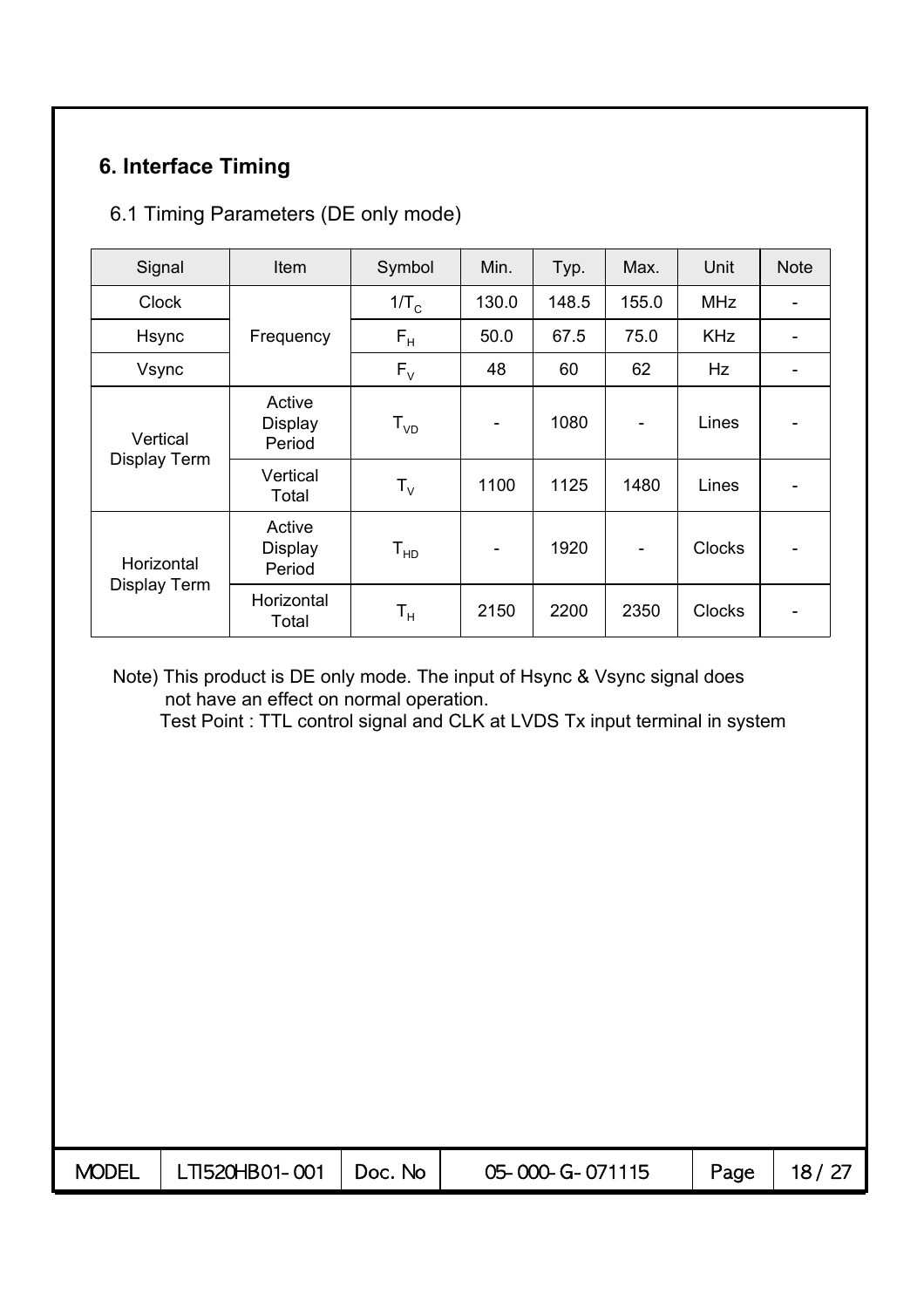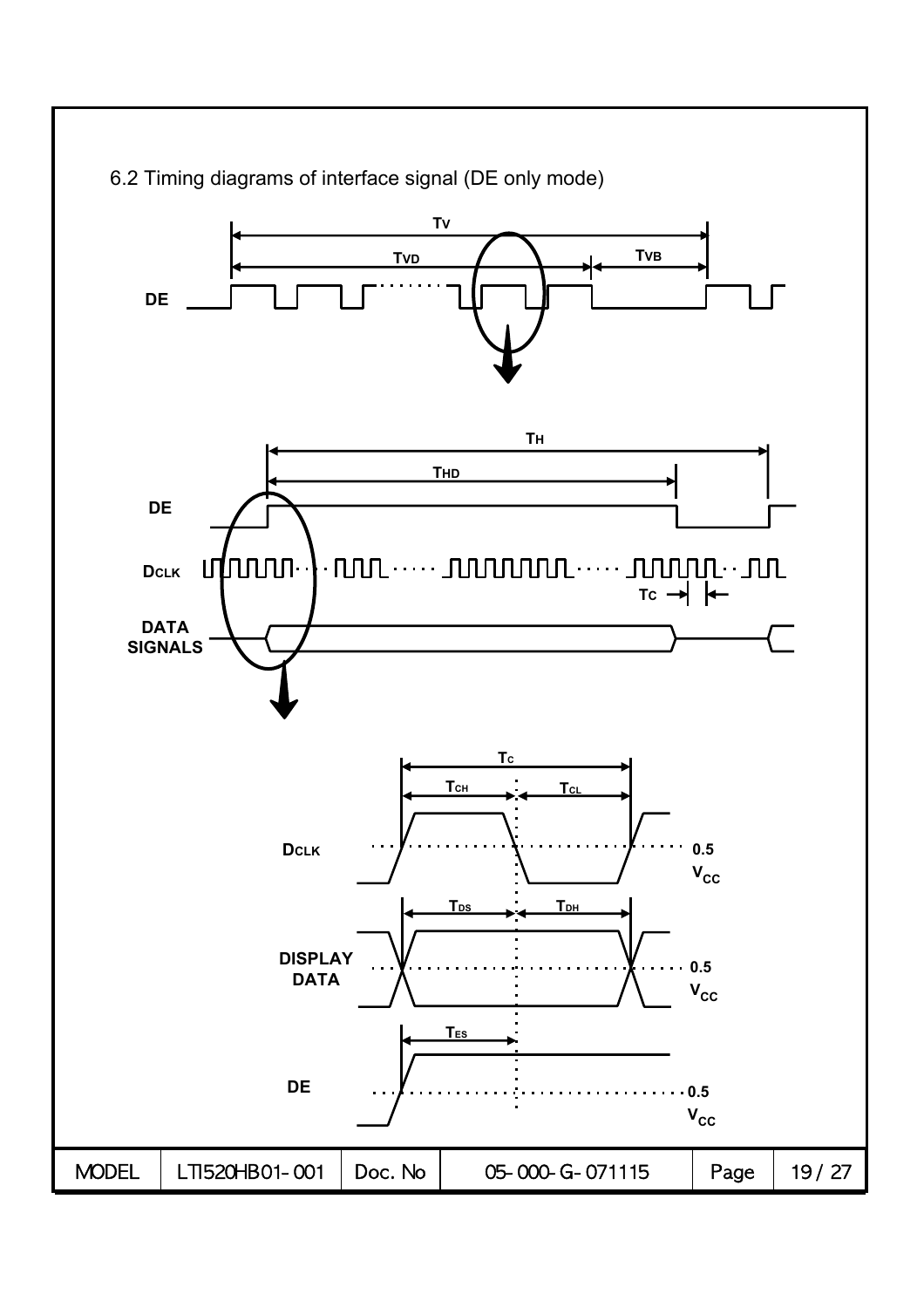#### 6.3 Power ON/OFF Sequence

To prevent a latch-up or DC operation of the LCD Module, the power on/off sequence should be as the diagram below.

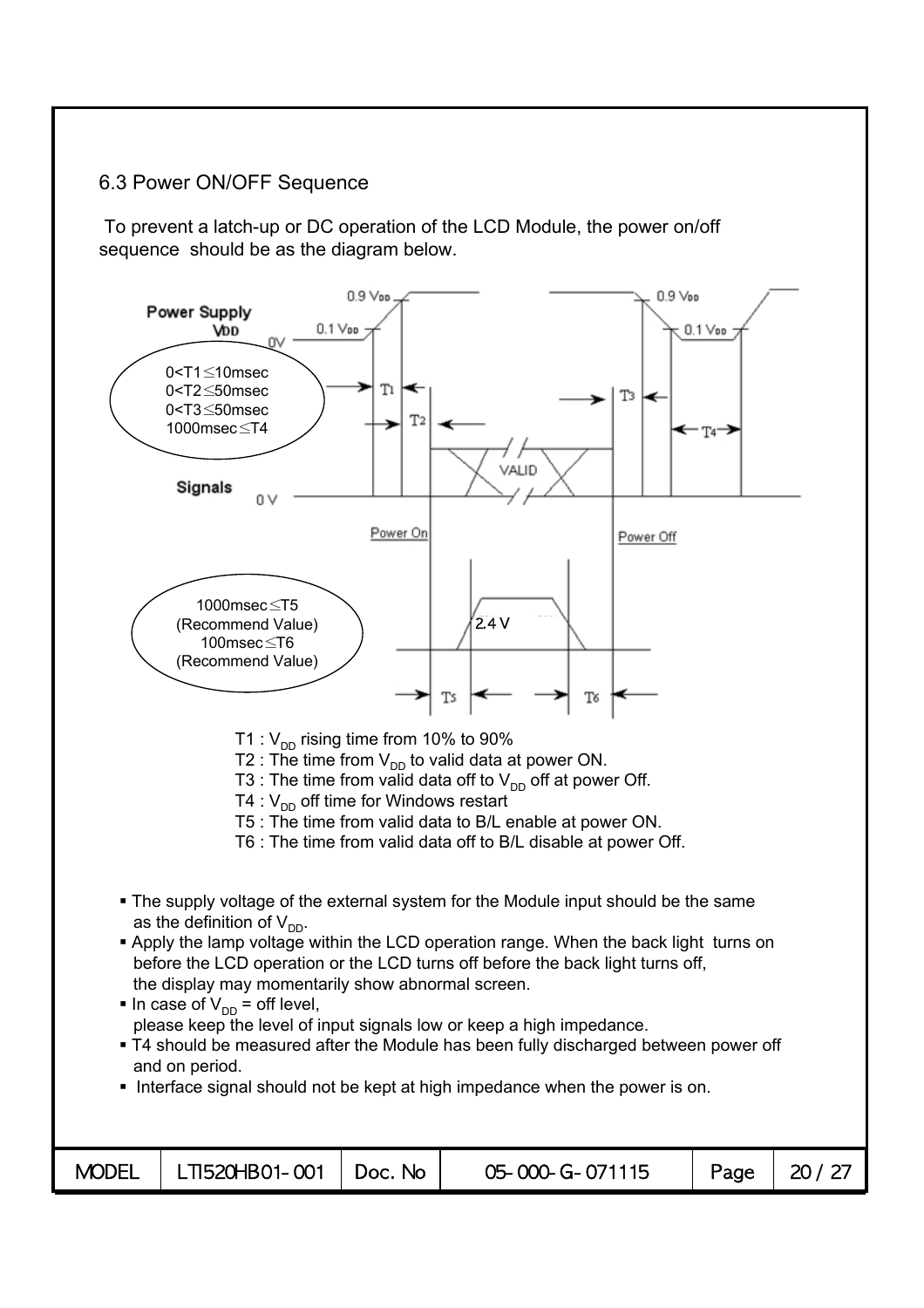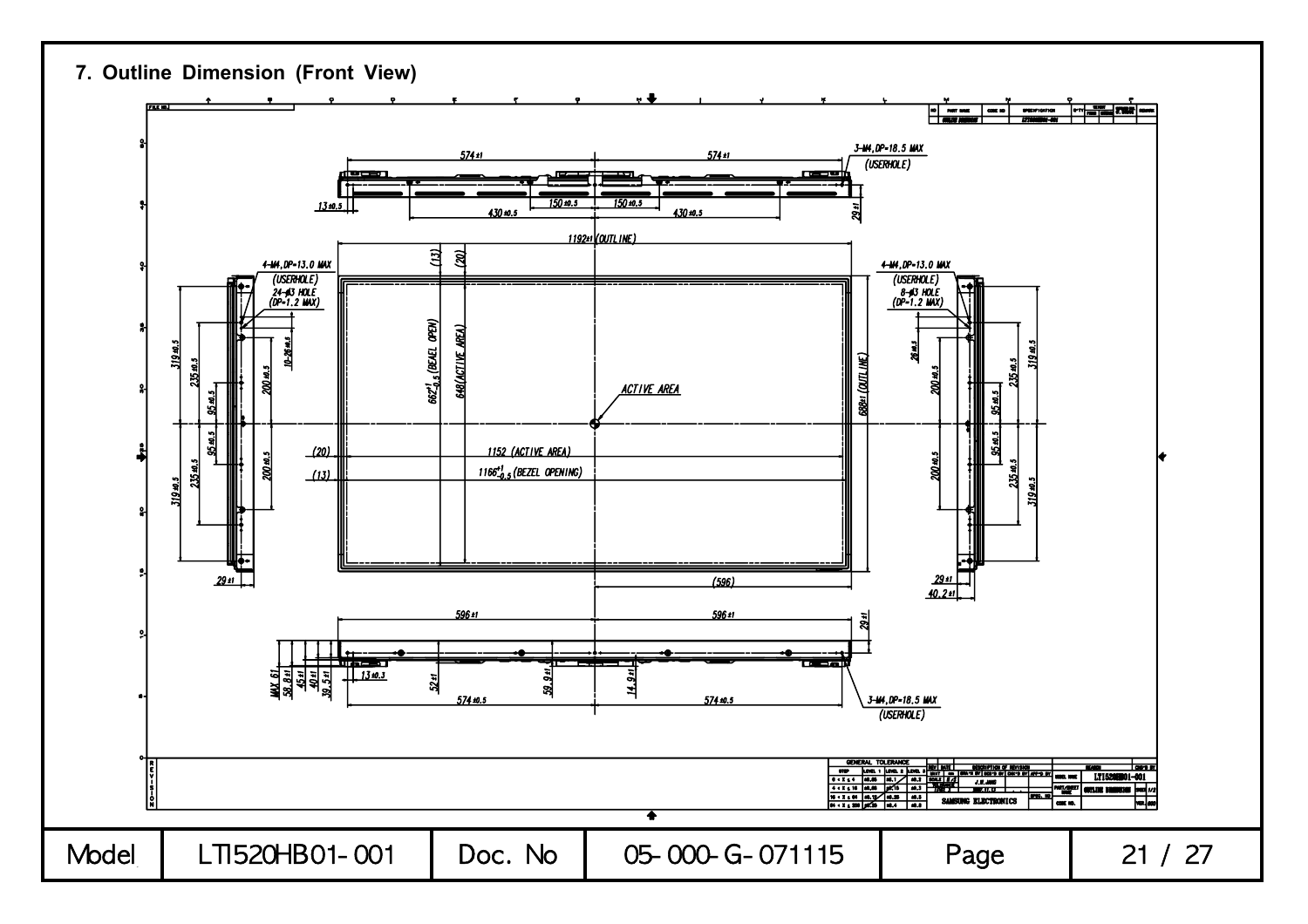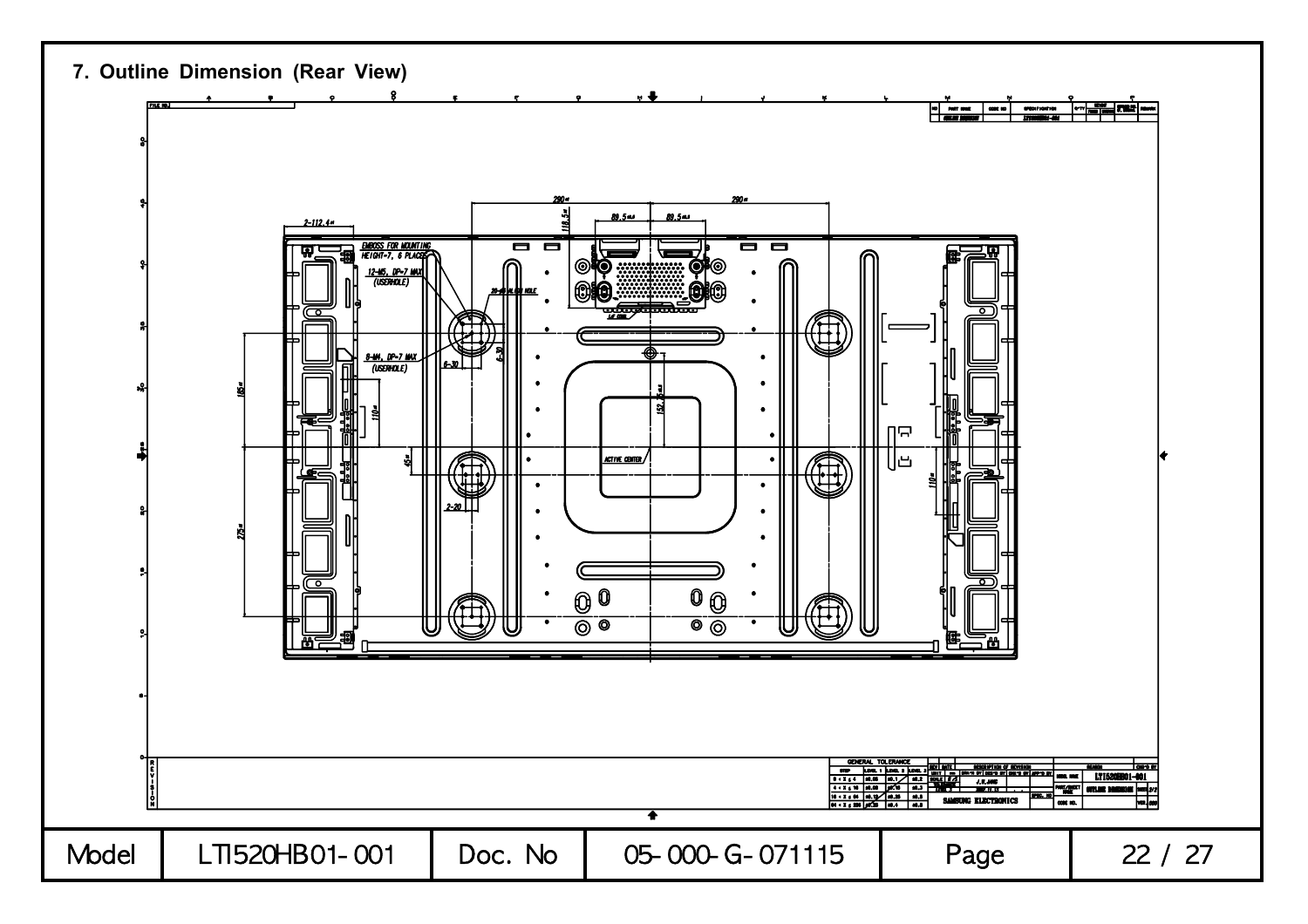

 $\rightarrow$  Direction: be able to open it

#### 8.2 Packing Specification

|              | Item                                  |  | Specification                  | <b>Remark</b>                                                                                                                                                               |      |         |  |  |  |
|--------------|---------------------------------------|--|--------------------------------|-----------------------------------------------------------------------------------------------------------------------------------------------------------------------------|------|---------|--|--|--|
|              | <b>LCD Packing</b>                    |  | 9ea / (Packing-<br>Pallet Box) | 1. 207Kg / LCD (9ea)<br>2. 16 Kg / Cushion-pallet (2ea)<br>3. 10.5 Kg / Packing-Pallet Box (1ea)<br>4. Cushion-pallet Material: EPS<br>5. Packing-Pallet Box Material : DW4 |      |         |  |  |  |
|              | 1Box / Pallet<br>Pallet               |  |                                | 1. Pallet weight = $10kg$                                                                                                                                                   |      |         |  |  |  |
|              | <b>Packing Direction</b><br>Vertical  |  |                                |                                                                                                                                                                             |      |         |  |  |  |
|              | <b>Total Pallet Size</b>              |  | $H \times V \times$ height     | 1475mm(H) x 1150mm(V) x 995mm(height)                                                                                                                                       |      |         |  |  |  |
|              | 243.5Kg<br><b>Total Pallet Weight</b> |  |                                | Pallet(10kg) + Module $(23*9=207kg)$ + Cushion<br>$(up + bottom=16kg) + Pallet-Box(10.5kg))$                                                                                |      |         |  |  |  |
|              |                                       |  |                                |                                                                                                                                                                             |      |         |  |  |  |
| <b>MODEL</b> | LTI520HB01-001                        |  | Doc. No                        | 05-000-G-071115                                                                                                                                                             | Page | 23 / 27 |  |  |  |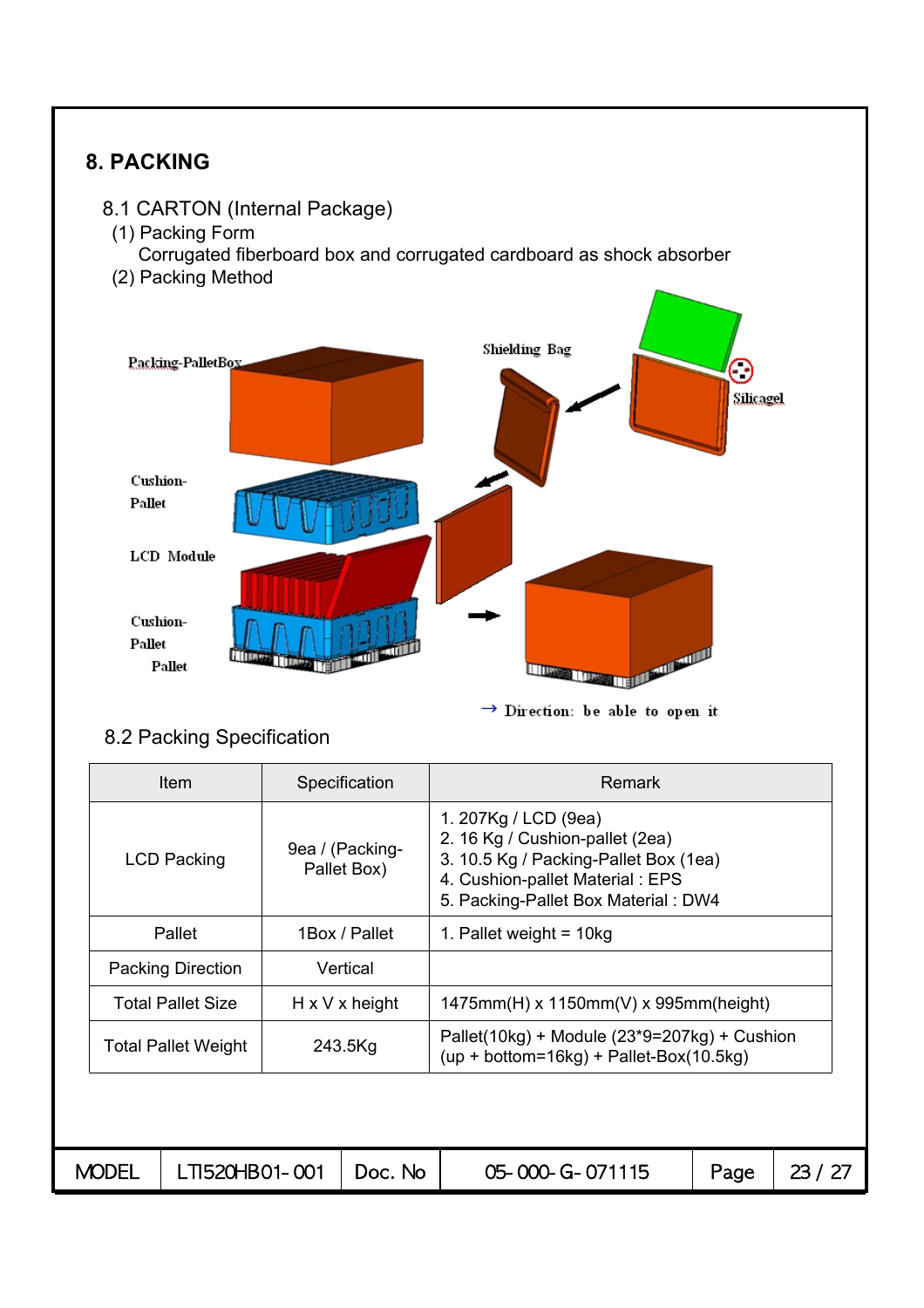## **9. MARKING & OTHERS**

A nameplate bearing followed by is affixed to a shipped product at the specified location on each product.

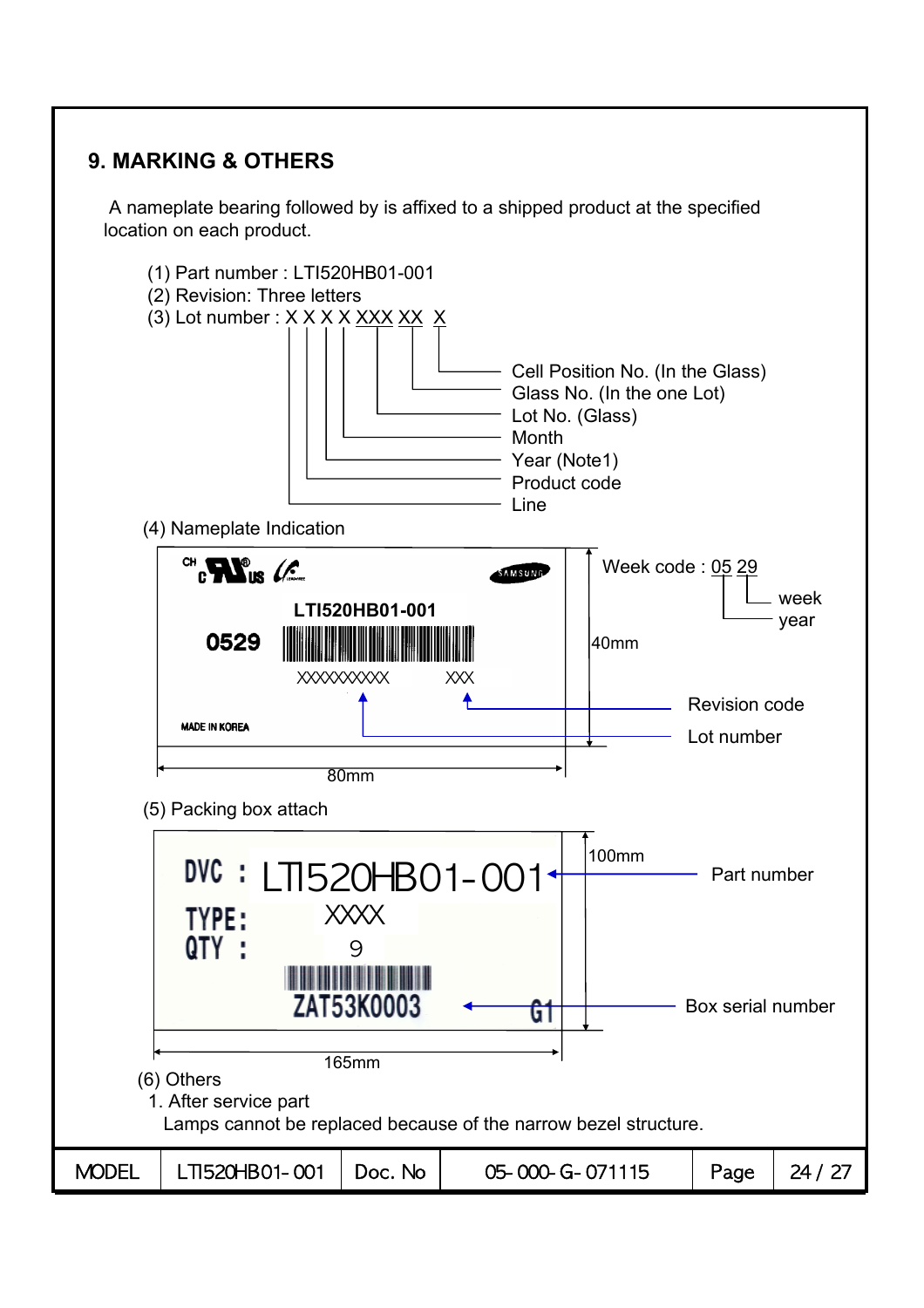### **10. General Precautions**

#### 10.1 Handling

- (a) When the Module is assembled, it should be attached to the system firmly using all mounting holes. Be careful not to twist and bend the Module.
- (b) Because the inverter use high voltage, it should be disconnected from power before it is assembled or disassembled.
- (c) Refrain from strong mechanical shock and / or any force to the Module. In addition to damage, this may cause improper operation or damage to the Module and CCFT back light.
- (d) Note that polarizers are very fragile and could be damage easily. Do not press or scratch the surface harder than a HB pencil lead.
- (e) Wipe off water droplets or oil immediately. If you leave the droplets for a long time, staining or discoloration may occur.
- (f) If the surface of the polarizer is dirty, clean it using absorbent cotton or soft cloth.
- (g) Desirable cleaners are water, IPA(Isopropyl Alcohol) or Hexane. Do not use Ketone type materials(ex. Acetone), Ethyl alcohol, Toluene, Ethyl acid or Methyl chloride. It might permanent damage to the polarizer due to chemical reaction.
- (h) If the liquid crystal material leaks from the panel, it should be kept away from the eyes or mouth . In case of contact with hands, legs or clothes, it must be washed away with soap thoroughly.
- (i) Protect the Module from static, or the CMOS Gate Array IC would be damaged.
- (j) Use finger-stalls with soft gloves in order to keep display clean during the incoming inspection and assembly process.
- (k) Do not disassemble the Module.
- (l) Do not pull or fold the lamp wire.
- (m) Do not adjust the variable resistor located on the Module.
- (n) Protection film for polarizer on the Module should be slowly peeled off just before use so that the electrostatic charge can be minimized.

(o) Pins of I/F connector should not be touched directly with bare hands.

| <b>MODEL</b> | LT1520HB01-001 | $\vert$ Doc. No | 05-000-G-071115 | Page | 25/27 |
|--------------|----------------|-----------------|-----------------|------|-------|
|--------------|----------------|-----------------|-----------------|------|-------|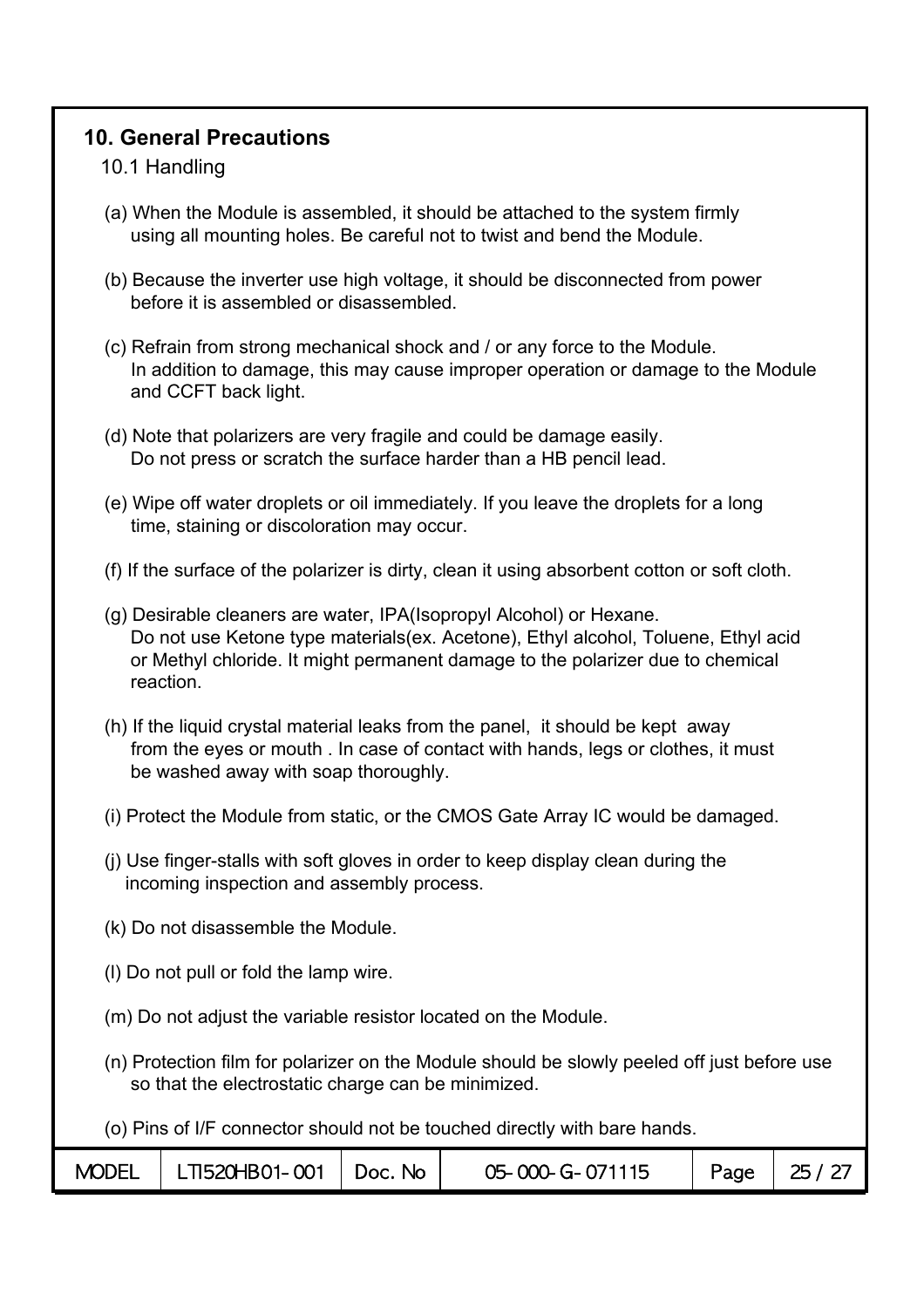#### 10.2 Storage

- (a) Do not leave the Module in high temperature, and high humidity for a long time. It is highly recommended to store the Module with temperature from 0 to 35℃ and relative humidity of less than 70%.
- (b) Do not store the TFT-LCD Module in direct sunlight.
- (c) The Module should be stored in a dark place. It is prohibited to apply sunlight or fluorescent light in storing.

#### 10.3 Operation

- (a) Do not connect or disconnect the Module in the "Power On" condition.
- (b) Power supply should always be turned on/off by the "Power on/off sequence"
- (c) Module has high frequency circuits. Sufficient suppression to the electromagnetic interference should be done by system manufacturers. Grounding and shielding methods may be important to minimize the interference.
- (d) The cable between the back light connector and its inverter power supply should be connected directly with a minimized length. A longer cable between the back light and the inverter may cause lower luminance of lamp(CCFT) and may require higher startup voltage(Vs).
- 10.4 Operation Condition Guide
	- (a) The LCD product should be operated under normal conditions. Normal condition is defined as below;
		- Temperature : 20±15℃
		- Humidity :  $55\pm20\%$
		- Display pattern : continually changing pattern (Not stationary)
	- (b) If the product will be used in extreme conditions such as high temperature, humidity, display patterns or operation time etc.., It is strongly recommended to contact SEC for Application engineering advice. Otherwise, its reliability and function may not be guaranteed. Extreme conditions are commonly found at Airports, Transit Stations, Banks, Stock market, and Controlling systems.

| <b>MODEL</b> |  | 05-000-G-071115 | Page | 26 / 27 |
|--------------|--|-----------------|------|---------|
|              |  |                 |      |         |